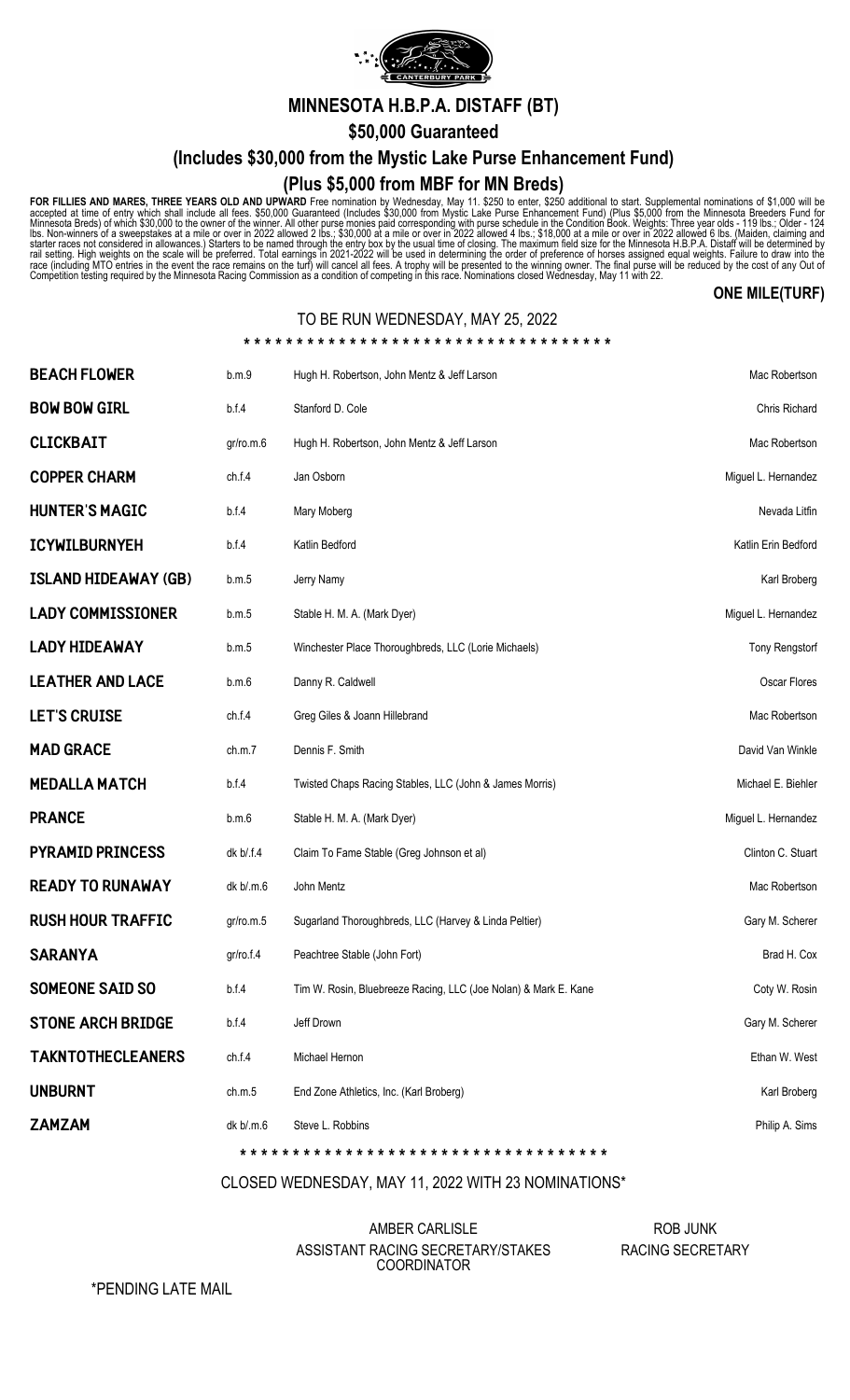# MINNESOTA H.B.P.A. DISTAFF

Track Record:

Cinco Star(6), 123 lbs; 1:32.87(9-16-21)

One Mile (Turf)

| <b>Beach Flower</b>                                                                                                                                                                                                                                                                                                                                                                                                                                                                                                                                                                                                                                                                                                                                                                                                                                                                                                   | Owner:<br>Trainer: | Hugh H. Robertson, John Mentz & Jeff Larson<br>McLean Robertson                                                                                                                                                                                                                                                                                                                                                                                                                                                                                                                                                                                                                                                                                                                                                                                                                                                                                                                                                                                                                                                                                                                                                                                                                                                                                                                                                                                                                                                                                                                                                                                                                                                                                                                                                                                                                                      |
|-----------------------------------------------------------------------------------------------------------------------------------------------------------------------------------------------------------------------------------------------------------------------------------------------------------------------------------------------------------------------------------------------------------------------------------------------------------------------------------------------------------------------------------------------------------------------------------------------------------------------------------------------------------------------------------------------------------------------------------------------------------------------------------------------------------------------------------------------------------------------------------------------------------------------|--------------------|------------------------------------------------------------------------------------------------------------------------------------------------------------------------------------------------------------------------------------------------------------------------------------------------------------------------------------------------------------------------------------------------------------------------------------------------------------------------------------------------------------------------------------------------------------------------------------------------------------------------------------------------------------------------------------------------------------------------------------------------------------------------------------------------------------------------------------------------------------------------------------------------------------------------------------------------------------------------------------------------------------------------------------------------------------------------------------------------------------------------------------------------------------------------------------------------------------------------------------------------------------------------------------------------------------------------------------------------------------------------------------------------------------------------------------------------------------------------------------------------------------------------------------------------------------------------------------------------------------------------------------------------------------------------------------------------------------------------------------------------------------------------------------------------------------------------------------------------------------------------------------------------------|
| B.m.9 Flower Alley-Hogan Beach by Harlan's Holiday<br>Bred in Kentucky by T/C Stable, LLC (Apr 15, 2013)<br>24Apr22 8 OP<br>:4740 1:1200 1:3854 4111<br>ft<br>Aoc 75000nw4/L<br>1m<br>18Mar22 4 OP<br>:4819 1:1299 1:3891 41 $E$<br>Aoc 100000nw1\$/6mx<br>1m                                                                                                                                                                                                                                                                                                                                                                                                                                                                                                                                                                                                                                                         |                    | \$21,990 Turf:<br>\$158,039<br>2022:<br>18 3<br>3010<br>$\overline{1}$<br>6<br>7211<br>\$104,050 Off Track:<br>2<br>10 3 1<br>\$101,186<br>2021:<br>55 11 8 12<br>\$537,335 Distance:<br>20 7 2<br>\$248,527<br>3<br>Life:<br>24 8 4 5<br>\$277,362 Course:<br>6 3 1 0<br>CBY:<br>\$125,857<br>119 bL 17.80<br><b>Bow Bow Girl121</b> <i>Let's Cruise</i> 1241 <del>1</del> Bobbin Tail1141 <i>i</i> remained back 3w 8<br>$61 - 70$ 8<br>$76\frac{1}{2}65$<br>771 773 761 Canchari A L<br>76 731 710 710 7153 Gonzalez E<br>$63 - 62 = 4$<br>118 bL<br>8.30<br>Jilted Bride11873 Miss Imperial118hd Bobbin Tail1211 trailed, showed little 7                                                                                                                                                                                                                                                                                                                                                                                                                                                                                                                                                                                                                                                                                                                                                                                                                                                                                                                                                                                                                                                                                                                                                                                                                                                        |
| gd<br>06Mar22 3 OP<br>1‰<br>:4683 1:1158 1:4441 41 $\mathbb{E}$<br>Aoc 62500nw2\$/x-w<br>ft<br>ft<br>230ct21 4 Kee<br>1‰<br>:4847 1:1319 1:4587 3†国<br>Aoc 62500nw2\$/x<br>15Jul21 2 Cby<br>:4882 1:1281 1:3600 31 $E$<br>gd <sup>T</sup><br>1m<br>Aoc 35000cnd-N<br>23Jun21 6 Cby<br>:4681 1:0992 1:3401 31 $E$<br>fm ①<br>1m<br>Stk - LadyCbyB - 100k<br>27May21 5 Cby<br>:4765 1:1241 1:3787 3111<br>sy ®<br>1m<br>Stk - MnHBPADsfB - 50k<br>ft<br>:4695 1:1199 1:3798 41 $E$<br>Aoc 50000cnd-N<br>24Apr21 70P<br>1m<br>$1\%$<br>27Mar21 90P<br>ft<br>:48 1:1242 1:4429 411回<br>Alw 110000cnd<br>05Mar21 80P<br>ft<br>$1\%$<br>:4669 1:1208 1:4445 41 $E$<br>Aoc 75000cnd<br>Workout(s):<br>15 Apr 22 Kee 5F ft 1:02.2b 25/39<br>8 Apr 22 Kee 4F ft: 49.3b 49/85                                                                                                                                                   |                    | $36\frac{1}{2}$ $34\frac{1}{2}$ $25\frac{1}{2}$ $23\frac{3}{4}$<br>4<br>37<br>118 bL<br>9.10<br>Lil Kings Princess1243 $\frac{3}{4}$ Bech Flower118 <sup>2</sup> Bold Tctics1184 $\frac{1}{2}$ no match, clear 2nd 6<br>$75 - 83$<br>Gonzalez E<br>$79 - 80$ 5 31<br>2hd 2hd<br>32 44<br>122 bL 2.50<br>Arrieta F<br>Microcap122nk Fire Coral1221 Emilia's Moon122 <sup>23</sup> 4p1st, 3p upr,bid, wknd 5<br>$55 - 82$ 3 11<br>$11\frac{1}{2}$ 11<br>1hd 12<br>122 bL 3.70<br>Canchari A L<br>Bech Flower1222 Apple Dapple1221 $\frac{1}{4}$ Jen Take Charge1223 $\frac{1}{4}$ pace, repelled foe $\epsilon$<br>3 <sup>3</sup><br>118 bL 12.90<br>79-89<br>443 554 67<br>$66\frac{1}{2}$<br>Evil Lyn1181 Princess Causeway1183 Urban Fairytale1181 btw, angled in, faded 8<br>4<br>Butler D P<br>3 <sup>2</sup><br>31, 22, 22, 2hd<br>$64 - 92$ 2<br>118 bfL 2.40<br>Butler D P<br>Bst Kpt Secret122hd Bech Flower11816 $\frac{1}{4}$ Apple Dpple118 $\frac{3}{4}$ rail, angld out, willing 4<br>$89 - 90$ 2 43 $52$ 42 $\frac{1}{2}$ 43<br>33<br>124 bL 10.00<br>Bst Kpt Scrt1141 H Blssed Agin1211 H Bech Flower1241 https://www.saved.ground.best rest 6<br>Canchari A L<br>$67\frac{1}{2}$ $69\frac{1}{2}$ $66\frac{3}{4}$ $57\frac{3}{4}$ $58\frac{1}{2}$<br>$43 - 79 = 6$<br>124 L<br>4.00<br>Vault12413 Istan Council12423 Goodbye Earl1193 fell back, no threat 6<br>Arrieta F<br>56-90 3 8 <sup>10</sup> 8 <sup>13</sup> 8 <sup>4</sup> / <sub>4</sub> 3 <sup>4</sup> / <sub>2</sub> 1 <sup>1</sup> / <sub>4</sub> Arrieta F<br>120 L<br>19.60<br>Beach Flower12011 <i>Vault</i> 1201 Blessed Again1208 steered out, with rush 8<br>20 Feb 22 OP 4F ft :50.2b 34/49<br>28 Feb 22 OP 5F ft 1:03.1b 28/35                                                                                                                                                                                    |
| <b>Bow Bow Girl</b>                                                                                                                                                                                                                                                                                                                                                                                                                                                                                                                                                                                                                                                                                                                                                                                                                                                                                                   | Owner:<br>Trainer: | Stanford D. Cole<br><b>Chris Richard</b>                                                                                                                                                                                                                                                                                                                                                                                                                                                                                                                                                                                                                                                                                                                                                                                                                                                                                                                                                                                                                                                                                                                                                                                                                                                                                                                                                                                                                                                                                                                                                                                                                                                                                                                                                                                                                                                             |
| B.f.4 Oxbow-Carocuore (ARG) by Tapit<br>Bred in Kentucky by Calumet Farm (Jan 23, 2018)                                                                                                                                                                                                                                                                                                                                                                                                                                                                                                                                                                                                                                                                                                                                                                                                                               |                    | \$125,000 Turf:<br>0 <sub>0</sub><br>2 3 0<br>0 <sub>0</sub><br>\$0<br>2022:<br>7<br>$12$ 2 2 2<br>\$89,207 Off Track:<br>$\mathbf{2}$<br>0<br>2021:<br>\$26,980<br>$20 \t 4 \t 5 \t 2$<br>$\mathbf{3}$<br>\$218,457 Distance:<br>82<br>0<br>\$124,639<br>Life:<br>$0\,0\,0\,0$<br>\$0 Course:<br>0000<br>\$0<br>CBY:                                                                                                                                                                                                                                                                                                                                                                                                                                                                                                                                                                                                                                                                                                                                                                                                                                                                                                                                                                                                                                                                                                                                                                                                                                                                                                                                                                                                                                                                                                                                                                                |
| $1\%$<br>:4579 1:1149 1:4503 41 $E$<br>Str 50000<br>06May22 6 OP<br>ft<br>:4740 1:1200 1:3854 4111<br>Aoc 75000nw4/L-N<br>24Apr22 80P<br>ft<br>1m<br>01Apr22 8 OP<br>1‰<br>:4694 1:1184 1:4451 41 $E$<br>ft<br>Aoc 100000nw4/L-N<br>04Mar22 8Ded<br>7½<br>:2303 :4726 1:3515 41 E R Stk - Own AprcDst - 75k<br>ft<br>17Feb22 7Ded<br>:4925 1:1509 1:4288 41日<br>Aoc 15000nw3/L-N<br>mys<br>1m<br>:4966 1:1528 1:4073 41 $E$<br>27Jan22 6Ded<br>ft<br>1m<br>Aoc 15000nw3/L-N<br>7f<br>$:2402$ $:4863$ 1:2860 41 E<br>Alw 38000nw2/x<br>13Jan22 8Ded<br>ft<br>20Dec21 7Ded<br>$7\%$<br>$:2354$ $:4817$ $1:3484$ $3$ †E<br>wf<br>Aoc $20000 \text{nw} / 2 / \text{x} - \text{N}$<br>:2382 :4873 1:2854 311<br>08Dec21 8Ded<br>7f<br>ft<br>Alw $36000$ nw $1/x$                                                                                                                                                           |                    | $67\frac{3}{4}$ 710 $66\frac{3}{4}$ 510 514 $\frac{3}{4}$ Hiraldo J<br>125 bL 8.70<br>Misty Veil125nk W W Fitzy12511 Bobbin Tail1211 passed tiring rivals 7<br>$82 - 59$ 4<br>$41\frac{3}{4}$<br>5 <sup>4</sup><br>6 <sup>6</sup><br>121 bL 13.80<br>$65 - 80 = 5$<br>41<br>$1\frac{1}{2}$<br>Eikleberry R<br>Bow Bow Girl1213 Let's Cruise12413 Bobbin Tail11413 knifed thru 2p, drift 8<br>57<br>36 <sup>°</sup><br>$71 - 81$ 4<br>57<br>43<br>441<br>124 bL 16.90<br>Cabrera D<br>Maracuja1172 Lil Kings Princess1241 Miss Imperial11711 rail, flattened out 6<br>88<br>8<br>$8^{12}$ $3^{1}_{2}$<br>123 bL<br>3.70<br>$59 - 86$<br>3<br>It'sfftyshdtm118nk Bow Bow Girl12321 Shs Our Fstst1161<br>2nk<br>Melancon G<br>late gain, outfinished 8<br>$1^{\overline{2}}$<br>$2hd$ $2hd$ $1\frac{1}{2}$<br>$14\frac{3}{4}$<br>118 bL<br>2.50<br>$72 - 81$ 3<br>Melancon G<br>Bow Bow Girl11843 Heart That Binds11571 Isolation1151<br>speed, clear, urging 6<br>3 <sup>1</sup><br>$42\frac{1}{2}$<br>$49 - 85 = 4$<br>25<br>$2\frac{1}{2}$<br>$26\frac{1}{2}$<br>Melancon G<br>118 bL<br>1.40<br>Tizafeelin11863 Bow Bow Girl186 Georgia Dawn11543<br>no match, 2nd best 6<br>5<br>$53\frac{1}{2}$ $5\frac{5}{3}$ $41\frac{1}{2}$ $2n\bar{k}$ Melancon G<br>64 $65\frac{1}{2}$ $43$ $31\frac{1}{2}$ Melancon G<br>5.20<br>$61 - 81 = 5$<br>118 bL<br>Eileen Alexandra117nk Bow Bow Girl1181 Bar Tap118 <sup>2</sup> inside bid, outfinished 9<br>122 L<br>$61 - 82$ 3 7<br>1.80<br>It'sfftyshdtm120nk Snts N Mskts1171 <sup>1</sup> Bow Bow Gr11224 <sup>1</sup><br>late gain, clear third 7<br>$60 - 80$ 2 6<br>$64\frac{1}{2}$ $42\frac{1}{2}$ $31$ $12\frac{3}{2}$<br>119 L<br>Melancon G<br>*1.00<br>Bow Bow Girl11923 Enduring Peace11641 Priddis11931<br>unhurried, clear late 10                                                                                                              |
| :4751 1:1239 1:3709 31 $E$ Clm 30000nw2/L-c<br>04Nov21 8 CD<br>ft<br>1m<br>Claimed by Cole Stanford D. from Calumet Farm for \$30,000, Romans Dale L. - Trainer<br>Workout(s):<br>12 Oct 21 CD 5F ft 1:01.3b 7/9<br>2 Oct 21 CD 5F ft 1:01b 20/53                                                                                                                                                                                                                                                                                                                                                                                                                                                                                                                                                                                                                                                                     |                    | $31 - 66$ 5 64 64 $\frac{1}{2}$ 6 <sup>5</sup> 4 <sup>3</sup> $\frac{1}{2}$ 24<br>118 L<br>*.70<br>Blushable1184 Bow Bow Girl1811 More Romance1182 6p upr, bid, no match 8<br>Talamo J<br>25 Sep 21 CD 5F ft 1:01.2b 27/61<br>18 Sep 21 CD 4F ft: 48.4b 34/110                                                                                                                                                                                                                                                                                                                                                                                                                                                                                                                                                                                                                                                                                                                                                                                                                                                                                                                                                                                                                                                                                                                                                                                                                                                                                                                                                                                                                                                                                                                                                                                                                                       |
| <b>Clickbait</b>                                                                                                                                                                                                                                                                                                                                                                                                                                                                                                                                                                                                                                                                                                                                                                                                                                                                                                      | Owner:<br>Trainer: | Hugh H. Robertson, John Mentz & Jeff Larson<br>McLean Robertson                                                                                                                                                                                                                                                                                                                                                                                                                                                                                                                                                                                                                                                                                                                                                                                                                                                                                                                                                                                                                                                                                                                                                                                                                                                                                                                                                                                                                                                                                                                                                                                                                                                                                                                                                                                                                                      |
| Gr/ro.m.6 Lovango-Blue Gene Song by Buddha<br>Bred in Minnesota by Eric Von Seggern & Mary Von Seggern (May 01, 2016)                                                                                                                                                                                                                                                                                                                                                                                                                                                                                                                                                                                                                                                                                                                                                                                                 |                    | 0<br>$0\,$ $0\,$ $0\,$<br>\$0 Turf:<br>10<br>$0\quad 0$<br>\$2,805<br>2022:<br>\$84,000<br>5<br>220<br>\$119,300 Off Track:<br>$\overline{c}$<br>3<br>0<br>2021:<br>$12 \t6 \t4 \t0$<br>\$273,105 Distance:<br>\$9,700<br>$0$ 1 0<br>Life:<br>$10 \t6 \t3 \t0$<br>$0\ 0\ 0\ 0$<br>\$0<br>CBY:<br>\$255.605 Course:                                                                                                                                                                                                                                                                                                                                                                                                                                                                                                                                                                                                                                                                                                                                                                                                                                                                                                                                                                                                                                                                                                                                                                                                                                                                                                                                                                                                                                                                                                                                                                                   |
| 08Sep2110Cby<br>$:21^{61}$ $:44^{47}$ 1:0938 31 EIS Stk - MinDsfSpr - 100k 72-97 1<br>ft<br>6f<br>:4623 1:1155 1:3715 31 $E \simeq$ Stk - MNTrfDstfB - 50k<br>14Jul21 7 Cby mys <sup>®</sup><br>1m<br>:2235 :4537 1:1059 31 E Aoc 20000nw2/x-N<br>07Jul21 1 Cby<br>6f<br>gd<br>6f<br>ft<br>:2216 :4510 1:0977 31 E Stk - Lady SlpprB - 50k 72-89 6 6<br>19May21 4 Cby<br>6f<br>:2171 :4528 1:1052 41 $E$ Aoc 62500nw2\$/x-N<br>25Apr21 9 OP<br>ft<br>$1\%$<br>09Sep20 7Cby sy <sup>®</sup><br>:4808 1:1174 1:4320 31 ES Stk - GlittrStar - 50k<br>19Aug2010 Cby<br>ft<br>1 X <sub>6</sub><br>15Jul20 2 Cby<br>ft<br>6f<br>:2142 :4502 1:1100 31 Aoc 12500nw1/x-N<br>$01$ Jul $20$ $5$ Cby<br>7½<br>1:2783 31ES Stk - MNTurfDstf - 50k 10-98 1 6<br>fm ①<br>6f<br>ft<br>:2198 :4568 1:1018 31 $E$ Alw 61000nw1\$/x<br>26Apr20 10 OP<br>Workout(s):<br>•4 May 22 OP 5F ft 1:00.4b 1/5<br>27 Apr 22 OP 4F ft :49.2b 9/17 |                    | $\mathbf{2}$<br>$3^4$ $1^1$<br>$13\frac{1}{2}$<br>$19\frac{3}{7}$<br><b>Chirinos R</b><br>123 fL *.60<br>Clickbait1239 $\frac{3}{4}$ Star of the North1207 $\frac{1}{4}$ Grand Prize119 tipped out, driving, 3<br>$58\frac{1}{2}$ $3\overline{1}\frac{1}{2}$ $21\overline{1}$<br>58<br>221<br>124 L<br>$*1.10$<br>Redy to Runwy1242 3 Clickbit1246 3 Rush Hour Traffic1243 inside3/8, shifted 3wd 9<br>64-904<br>Evans C<br>$60 - 85$ 5 4<br>42 3nk 1hd 2hd<br>122 L<br>$*.30$<br>Evans C<br>Alberta Sun117hd Clickbait1222 Final Form1222 $\frac{3}{4}$ bid 3w/14, outfinished 5<br>2hd 11<br>121, 141,<br>118 L<br>1.10<br>Evans C<br>Clickbit11843 <i>Rdy to Runwy</i> 1181 <sub>4</sub> Rush Hour Trffic12013 pressed foe, drove clr 6<br>54 53<br>118 fL 10.80<br>$75 - 80 = 64$<br>423, 44<br>Candura1241 True Castle11823 Compelling Smile118nk 4w 1/4, not enuf show 6<br>Evans C<br>:4756 1:1232 1:4390 31 EIS Stk - Prncs EIDs B - 100k 70-90 2 53 32 41 13 17 3 Chirinos R<br>118 L<br>Clickbait1187} Hotasapistol1192} Two Be Royal1171} shifted4w1/4, took over 9<br>$*.60$<br>$67-89$ 3 31 21 21 25 28 3<br>118 L<br><i>Ready to Runaway</i> 1208 <sub>3</sub> <i>Clickbait</i> 184 Pinup Girl1184 <sub>3</sub> pulling btw, brief bid 5<br>Hernandez I<br>4.70<br>Clickbait12221 Grand Prize122nk Mizzen Air1221 4wd advance, prevailed 7<br>$97 - 89$ 7 3<br>$54\frac{1}{2}$ 31 $1\frac{1}{2}$ 12 $\frac{1}{4}$<br>122 L<br>$*40$<br>Chirinos R<br>$7^8$ 79 $6^2$ 41 <sup>1</sup> / <sub>2</sub><br>118L<br>3.90<br>Firstmt118nk Rdy to Runwy124 $\frac{3}{4}$ Honey's Sox Appe/118 $\frac{1}{2}$ settled, mild gain btw 7<br>Butler D P<br>93-88 1 3 1 $\frac{1}{2}$ 1hd 2hd 2 <sup>2</sup> $\frac{1}{2}$ Evans C<br>122 L<br>Inthemidstofbiz12223 Clickbait1225 Blinkers122nk dueled rail, 2nd best 11<br>10.40<br>10 Apr 22 OP 3F ft: 37b 4/16<br>26 Aug 21 Cby 4F ft :48.2h 9/39 |
| <b>Copper Charm</b>                                                                                                                                                                                                                                                                                                                                                                                                                                                                                                                                                                                                                                                                                                                                                                                                                                                                                                   | Owner:<br>Trainer: | Jan Osborn<br>Miguel L. Hernandez                                                                                                                                                                                                                                                                                                                                                                                                                                                                                                                                                                                                                                                                                                                                                                                                                                                                                                                                                                                                                                                                                                                                                                                                                                                                                                                                                                                                                                                                                                                                                                                                                                                                                                                                                                                                                                                                    |
| Ch.f.4 Curlin to Mischief-Gotta Skedaddle by Top Hit<br>Bred in California by Jan Osborn (Apr 08, 2018)<br>$:23^{40}$ $:45^{84}$ 1:1606 41 E<br>26Apr22 7 Tup<br>Aoc 50000 (50-40)cnd-N<br>ft<br>6½<br>31Mar22 7 Tup<br>$:2191$ $:4445$ $1:0897$ 41 E<br>6f<br>Aoc 50000 (50-40)cnd-N<br>ft<br>11Mar22 4 Tup<br>$:22^{23}$ $:44^{81}$ 1:0947 31 E<br>Stk - MollyP - 38k<br>ft<br>6f<br>11Feb22 4 Tup<br>$:22^{08}$ $:44^{85}$ 1:0880 41 E<br>Aoc 20000 (20-15)cnd-N<br>ft<br>6f<br>:4572 1:1102 1:3695 41 $E$<br>11Jan22 1 Tup<br>ft<br>1m<br>Aoc 12500 (12.5-10)nw1/x-N<br>fm $\Phi^{21}$ *7%<br>1:3146 31日<br>20Dec21 9 Tup<br>Aoc 20000 (20-15)nw2/L-N<br>:4825 1:1311 1:3881 3†国<br>Moc 30000-N<br>23Nov21 1 Tup<br>ft<br>1m<br>5½<br>18Feb21 4 Tup<br>ft<br>:2308 :4714 1:0584 3 $\Box$<br>Mcl 7500 (10-7.5)<br>Workout(s):<br>13 Apr 22 Tup 4F ft: 48.3h 7/15<br>27 Feb 22 Tup 5F ft 1:00.3h 2/4                |                    | \$65,554 Turf:<br>2022:<br>$0\quad 0$<br>\$266<br>5 3 1 1<br>10<br>3 1 1 0<br>\$14,753 Off Track:<br>$0\,0\,0\,0$<br>\$0<br>2021:<br>\$15,319<br>8421<br>\$80,307 Distance:<br>2 1 0 1<br>Life:<br>$0\,0\,0\,0$<br>\$0 Course:<br>$0\ 0\ 0$<br>0<br>\$0<br>CBY:<br>124 L<br>$*.60$<br>Copper Chrm12431 Senordiablo1222 Miss Important124hd 2-3 wide, drove clear 7<br>$35 - 84$ 2 4<br>41, 22<br>$13\frac{1}{4}$ Lopez K<br>14<br>$21$ 2hd 1hd<br>$84 - 92$ 5 2<br>122 L<br>Copper Chrm1223 Last Punch122hd Dance Shoes12223 3wbd1/4, vied, edgd away 7<br>$1\frac{3}{4}$<br>*1.10<br>Lopez K<br>Daffodil Sweet1221 Copper Charm1221 Harking122nk angled in str, held off 8<br>$68 - 94$ 2 7<br>$8^3$ $5^2$ $3^1$<br>$5^2$ $5^3$ $1^3$ $1^4$<br>$2\frac{1}{2}$<br>122 L<br>5.80<br>Garcia E<br>$66 - 94$ 2 5<br>$1^{7}$<br>122 L<br>Garcia E<br>7.00<br>Copper Charm12271 Red Venus12221 <i>Mulligan</i> 1221 rail bid, drew off, 7<br>$66 - 72$ 5 $65\frac{1}{4}$ 57 $\frac{1}{4}$ 42 21<br>$34\frac{1}{2}$<br>122 L<br>Garcia E<br>9.40<br>Strs of Blugrss1241 Pige Runner12233 Copper Chrm12253 5w2ndturn,no late bid 7<br>7-70 2 2 32 42 58 6101 Garcia E<br>121 L<br>7.90<br>Curious Inji119hd Brightsideoflife124 $\frac{1}{2}$ Jewel Azul1191 $\frac{1}{4}$ 4wn2dturn, weakened 7<br>48-72 1 3 <sup>2</sup> 41 1 <sup>1</sup> 1 <sup>2</sup> 1 <sup>3</sup> Garcia E<br>121 L<br>7.80<br>Coppr Chrm121 $\frac{1}{2}$ Judy With Grc1214 $\frac{3}{4}$ Bck to Businss121nk inside bid1/4,clr, held 6<br>14-50 1 8 $65\frac{1}{4}$ 5 <sup>3</sup> $\frac{3}{4}$ 3 <sup>2</sup> 2 <sup>1</sup> $\frac{1}{2}$ Enriquez ID<br>122 L<br>6.00<br>Tequila Diva12213 Copper Charm122hd Tuffenoughtostart1223 ▶ gaining, 2nd best 8<br>3 Jan 22 Tup 5F ft 1:01.2h 5/9<br>24 Jan 22 Tup 5F ft 1:00.1h 7/19                                                                                                |
| Hunter's Magic                                                                                                                                                                                                                                                                                                                                                                                                                                                                                                                                                                                                                                                                                                                                                                                                                                                                                                        | Owner:<br>Trainer: | Mary Moberg<br>Nevada Litfin                                                                                                                                                                                                                                                                                                                                                                                                                                                                                                                                                                                                                                                                                                                                                                                                                                                                                                                                                                                                                                                                                                                                                                                                                                                                                                                                                                                                                                                                                                                                                                                                                                                                                                                                                                                                                                                                         |
| B.f.4 Magician (IRE)-Art Fan by Lear Fan<br>Bred in Minnesota by Joel Zamzow & Kris Zamzow (Mar 28, 2018)<br>:4978 1:1358 1:3832 31 ES Msw 35000<br>09Sep21 4 Cby fm ①<br>1m<br>:2204 :4544 :5770 31 ES Msw 35000<br>29Aug21 6 Cby<br>gd Ø<br>-5f<br>$1^{70}$<br>:4808 1:1261 1:4218 3 ESStk - MinnOaks - 100k<br>18Aug21 7 Cby<br>ft<br>04Aug21 2 Cby fm 10 10 1m<br>:4648 1:1134 1:3835 3↑ EIS Msw 35000<br>18Jul21 6 Cby fm 1 5f<br>:2145 :4571 :5809 31ES Msw 35000<br>Workout(s):<br>13 May 22 Cby 5F ft 1:01.1b 8/15<br>28 Jul 21 Cby 5F ft 1:03b 6/8                                                                                                                                                                                                                                                                                                                                                           |                    | \$0 Turf:<br>3 1 2 0<br>\$33,600<br>$0\ 0\ 0$<br>2022:<br>0<br>5 1 2 0<br>\$36,170 Off Track:<br>$0\ 0\ 0$<br>\$1,320<br>2021:<br>1<br>\$27,600<br>5<br>120<br>\$36,170 Distance:<br>2 1 1<br>Life:<br>0<br>CBY:<br>5 1 2 0<br>\$36,170 Course:<br>2 1 1 0<br>\$27,600<br>$32 - 61$ 3 $64\frac{1}{4}$ $51\frac{1}{2}$ $33\frac{1}{2}$ $22\frac{1}{2}$ $1\frac{1}{2}$<br>119 L<br>*1.20<br>Wade L<br>Hunter's Magic1193 Note Pad1234 Left of Center12343 rsrvd, svd grd, edgd foe 7<br>4-50 3 6 $79^{\degree}$ 67 610 $5\bar{8}\frac{3}{4}$<br>Eikleberry R<br>Dsty Ford12451 Moonshn Moxy11931 Addd Dmonds124nk well back early, no bid 7<br>120 L<br>3.50<br>79-55 2 67 78 78 78 710 615 Fuentes L A<br>23.10<br>Molly's Angel12251 Str of the North12233 Miden Rock1221 inside, no response 7<br>117 L<br>$88-64$ 7 $55\frac{1}{2}$ $56$ $54$ $32\frac{1}{2}$ $2\frac{1}{2}$<br>120 L<br>3.50<br>Eikleberry R<br>Golden Gopher1243 Hunter's Magic120hd Note Pad12423 inside gain, swung 4wd 7<br>42-62 4 9 810 66 32 2nk Lopez K<br>119 L 15.90<br>Dodropin124nk Hunter's Mgic119nk Just Plin Pretty119nk rail advance, outkicked 10<br>8 Jul 21 Cby 5F ft 1:04b 12/12<br>1 Jul 21 Cby 4F ft :50.4bg 34/48                                                                                                                                                                                                                                                                                                                                                                                                                                                                                                                                                                                                                                                                                         |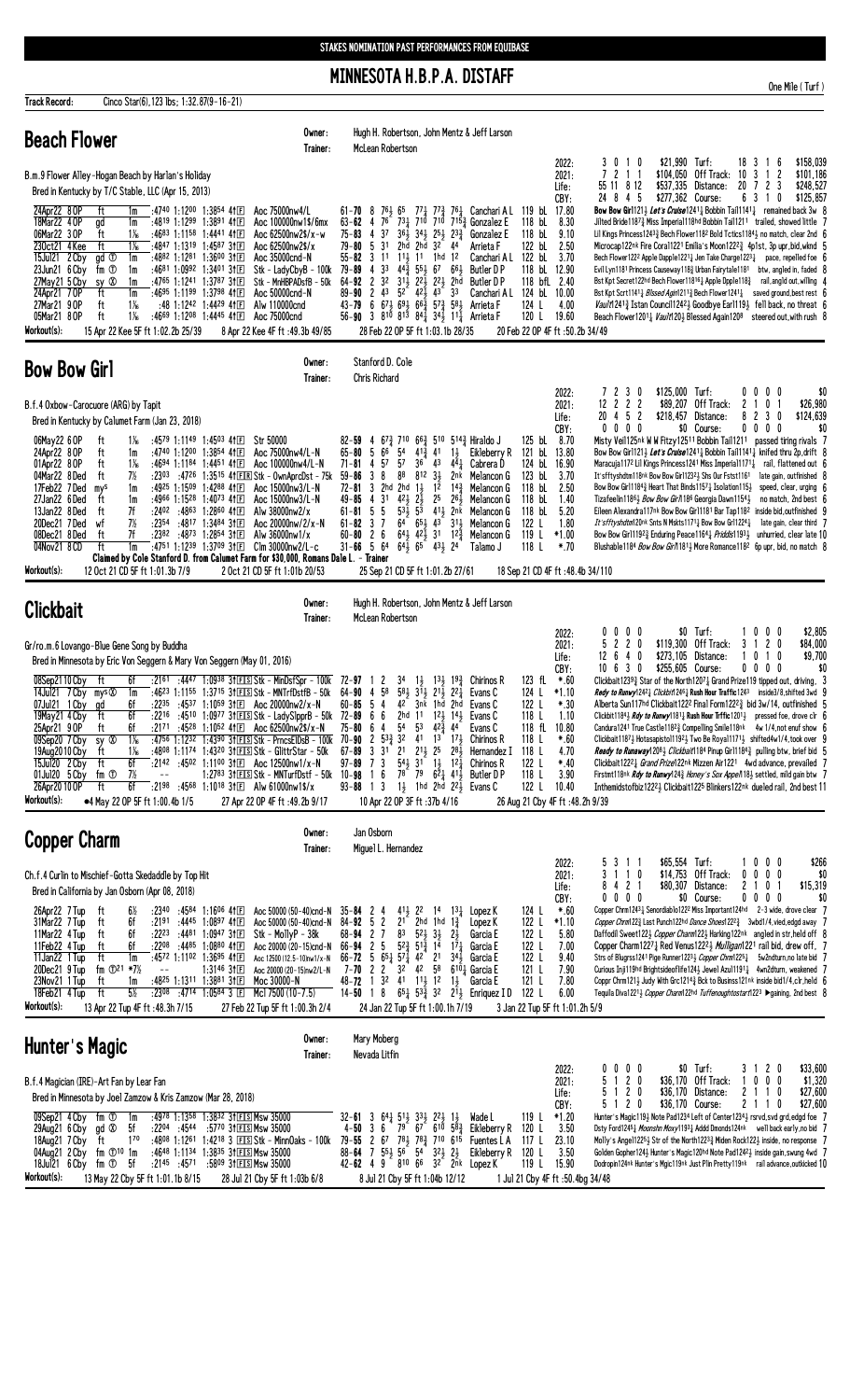| <b>Icywilburnyeh</b>                                                                                                                                                                                                                                                                                                                                                                                                                                                                                                                                                                                                                                                                                                                                                                                                                                                                                                                                         | Owner:<br>Trainer:                                                                                                                                                                                                                                                                                                                                                                                                    | Katlin Bedford<br>Katlin Bedford                                                                                                                                                                                                                                                                                                                                                                                  |                                                                                                                                                                                                                                                                                                                                                                 |                                                                                                                                                                                                                                                                                                                                      |                                                                                                                                             |                                                                                      |                                                                                                                                         |                                                                                                                                                                                                                                                                                                                                                                                                                                                                                                                                                                                                                                                                                                                                                                                                                                                                                                                                                                                                                                                                                                                                                                                                                                                    |                    |
|--------------------------------------------------------------------------------------------------------------------------------------------------------------------------------------------------------------------------------------------------------------------------------------------------------------------------------------------------------------------------------------------------------------------------------------------------------------------------------------------------------------------------------------------------------------------------------------------------------------------------------------------------------------------------------------------------------------------------------------------------------------------------------------------------------------------------------------------------------------------------------------------------------------------------------------------------------------|-----------------------------------------------------------------------------------------------------------------------------------------------------------------------------------------------------------------------------------------------------------------------------------------------------------------------------------------------------------------------------------------------------------------------|-------------------------------------------------------------------------------------------------------------------------------------------------------------------------------------------------------------------------------------------------------------------------------------------------------------------------------------------------------------------------------------------------------------------|-----------------------------------------------------------------------------------------------------------------------------------------------------------------------------------------------------------------------------------------------------------------------------------------------------------------------------------------------------------------|--------------------------------------------------------------------------------------------------------------------------------------------------------------------------------------------------------------------------------------------------------------------------------------------------------------------------------------|---------------------------------------------------------------------------------------------------------------------------------------------|--------------------------------------------------------------------------------------|-----------------------------------------------------------------------------------------------------------------------------------------|----------------------------------------------------------------------------------------------------------------------------------------------------------------------------------------------------------------------------------------------------------------------------------------------------------------------------------------------------------------------------------------------------------------------------------------------------------------------------------------------------------------------------------------------------------------------------------------------------------------------------------------------------------------------------------------------------------------------------------------------------------------------------------------------------------------------------------------------------------------------------------------------------------------------------------------------------------------------------------------------------------------------------------------------------------------------------------------------------------------------------------------------------------------------------------------------------------------------------------------------------|--------------------|
| B.f.4 Wilburn-Icy Wind by Timber Legend<br>Bred in Minnesota by Bo Vujovich (Mar 24, 2018)<br>03Apr22 3 OP<br>ft<br>6f<br>$1\frac{1}{6}$<br>08Sep21 6 Cby<br>fm ①<br>:4650 1:1027<br>24Aug21 5 Cby<br>gd <sup>®</sup><br>1m<br>11Aug21 6 Cby<br>fm $\Phi^{20}$ 7%<br>29Jul21 2 Cby<br>ft<br>1m<br>11Jul21 4 Cby<br>fm ①<br>7½<br>:2430:4858<br>fm ①<br>22Jun21 4 Cby<br>1m<br>fm $\mathbb{O}^{10}$ 1m<br>31May21 6 Cby<br>$5\%$<br>18May21 6 Cby<br>ft<br>:4817 1:1321 1:3824 2<br>1m<br>17Sep20 1 Cby<br>fm ①<br>Workout(s):<br>•7 May 22 Cby 4F ft :48.2b 1/5                                                                                                                                                                                                                                                                                                                                                                                              | :2216 :4612 1:1108 31 $E$ Clm 20000nw2/L<br>1:4140 31 E S tk - Prncs E IDs B - 100 k<br>:4899 1:1320 1:3860 31ES Clm 25000nw2/L<br>:2448 :4803 1:3062 31 ES Alw 36000nw1/x<br>:4788 1:1274 1:3927 31ES Alw 36000cnd<br>1:3114 3† EIS Msw 35000<br>:4661 1:1096 1:3648 31ES Msw 35000<br>:4693 1:1111 1:3605 31 El Msw 30000<br>:2214 :4594 1:0543 31ES Msw 35000<br>Msw 24000<br>25 Mar 22 OP 4F ft :49.1b 24/52      | 5<br>6<br>69<br>$18 - 8$<br>$95 - 61$<br>44<br>$\overline{1}$<br>32<br>321<br>24-60<br>-5<br>9<br>$3 - 68$<br>7<br>451 431 331<br>6<br>48-59<br>73<br>66-76<br>$11\frac{1}{2}$<br>94-67<br>$76 - 57$ 6 1 $\frac{1}{2}$<br>$18 - 32 = 5$<br>9<br>87-65 5 $2\frac{1}{2}$ $2\frac{1}{2}$ $1\frac{1}{2}$ $2\frac{1}{2}$ $4\frac{3}{2}$ Mawing L                                                                       | $69\frac{1}{4}$ 6 <sup>20</sup> 6 <sup>30</sup> $\frac{3}{4}$ Johnson J M<br>441 811<br>813 822<br>3 <sup>1</sup><br>45 49<br>912 87<br>$77\frac{1}{2}$<br>763<br>37<br>381<br>44 43 1hd<br>11<br>1hd 3nk 1 <del>1</del><br>$41\frac{3}{7}$<br>1hd $68\frac{1}{2}$ $69$<br>$97\frac{3}{4}$ 912 812 811 $\frac{3}{4}$ Mawing L<br>17 Mar 22 OP 4F ft: 50hg 32/61 | Arroyo M<br>119 bL<br>Hernandez I<br>119 bL<br>Mawing L<br>Mawing L<br>119 bL<br>Mawing L<br>119 L<br>Mawing L<br>$58\frac{3}{4}$ Mawing L<br>119 L<br>119 $L$<br>119 L<br>2 Mar 22 OP 3F ft: 36.3b 5/15                                                                                                                             | 2022:<br>2021:<br>Life:<br>CBY:<br>122 bL 34.50<br>115 bl 74.60<br>7.30<br>16.30<br>119 bL 10.80<br>4.10<br>5.10<br>43.70<br>15.30<br>31.90 | 1000<br>8<br>0<br>$\overline{1}$<br>13 1 0<br>- 1<br>0<br>12<br>$\overline{1}$<br>-1 | \$640 Turf:<br>\$30,540 Off Track:<br>\$33,670 Distance:<br>\$33,030 Course:<br>Tht Would B Nic1193 Goldn Gophr124nk Withherbootson1191 | \$27,370<br>7100<br>0<br>0<br>0<br>5<br>$0\quad 0$<br>-1<br>3<br>0<br>0<br>0<br>\$4,320<br>Aidanike1253 Little Bird Flash11523 Little Burrito11723 off step slow, trailed 6<br><b>Rush Hour Trffic 1182<sup>3</sup> Redy to Runwy 123</b> Shabam 1191 <sup>3</sup> inside, through early, 8<br>Nor's Legcy1243 Withherbootson11951 Flash Flood1243 trackd3w,bid5/16,wknd 5<br>All Native1241 Rozey Cheeks120} Midnight Current119} ▶off slow, no menace 9<br>Str of th North1204 $\frac{3}{4}$ Tht Would B Nc1193 $\frac{3}{4}$ Icywlburnyh119 $\frac{3}{4}$ brief bid 3w,no kick 6<br>Icywilburnyh1191 Goldn Gopher1241 Withherbootson1191 4w1st,bid3w1/4,dug in {<br>pace inside, dueled 12<br>Berry Good119nk Faded Memories1191 <sub>4</sub> Della Frost1191 pace inside, gave way, {<br>Prncs D1 So11241 Tht Would B Nc114} C1tcs W1dct1242 <sub>2</sub> ▶bumped brk, dropped out 9<br>Texas Rule118} Chatter Box118nk Low Tide Warning1182} pressed foe, resisted 9                                                                                                                                                                                                                                                                          | \$960<br>\$8,780   |
| <b>Island Hideaway (GB)</b>                                                                                                                                                                                                                                                                                                                                                                                                                                                                                                                                                                                                                                                                                                                                                                                                                                                                                                                                  | Owner:<br>Trainer:                                                                                                                                                                                                                                                                                                                                                                                                    | Jerry Namy<br>Karl Broberg                                                                                                                                                                                                                                                                                                                                                                                        |                                                                                                                                                                                                                                                                                                                                                                 |                                                                                                                                                                                                                                                                                                                                      |                                                                                                                                             |                                                                                      |                                                                                                                                         |                                                                                                                                                                                                                                                                                                                                                                                                                                                                                                                                                                                                                                                                                                                                                                                                                                                                                                                                                                                                                                                                                                                                                                                                                                                    |                    |
| B.m.5 Mukhadram (GB)-Interstella (GB) by Sea The Stars (IRE)<br>Bred in Great Britain by Meon Valley Stud (Mar 18, 2017)<br>06May22 5LS<br>fm ① 1m :4785 1:1141 1:3588 31 $E$<br>10Mar22 7 Hou<br>fm $\mathbb{O}^{18}$ 1m<br>:4770 1:1148 1:3596 411回<br>17Dec2110RP<br>170<br>:4940 1:1519 1:4396 31 $E$<br>ft<br>fm $\overline{O7}$ *1% :4920 1:1337 1:4352 31 $\overline{E}$<br>25Nov21 8 FG<br>220ct21 9RP<br>fm $\mathbb{D}^{18}$ 1m<br>:4784 1:1241 1:3700 31日<br>1‰<br>:4868 1:1290 1:4251 3†E<br>26Sep21 9RP<br>fm ①<br>:4860 1:1300 1:3736 3 $E$<br>26Dec20 7FG<br>$\mathsf{q} \mathsf{d} \; \mathbb{O}^7$ *1m<br>:4680 1:1197 1:3748 31E<br>19Aug20 8 Evd<br>fm $\mathbb{D}^{20}$ *1m<br>$:2442$ $:4821$ $1:3047$ $3$ † $\Box$<br>03Aug20 5 Lad<br>fm ①<br>7½<br>$1\frac{1}{4}$<br>10Jan20 ♦Lin(ENG)<br>st $\otimes$<br>Workout(s):<br>16 Apr 22 LS 4F ft: 52.2b 89/109                                                                            | Aoc 75000nw2/y-N<br>Aoc 50000nw2/6mx-N<br>Stk - ShesAllInL - 100k<br>Stk - JRPlusoMmB - 75k<br>Alw 36300cnd<br>Stk - RicksMemB - 75k<br>Stk - PagoHopB - 75k<br>Aoc 15000cnd-N<br>Aoc 20000nw3/x-N<br>$2:09^{20}3$<br>Hcp - Ladbrokes Nation Plays H. - 7kT-82<br>26 Feb 22 Hou 4F ft :52.1b 46/53                                                                                                                    | $83 - 89$ 7<br>2 <sup>1</sup><br>$72\frac{3}{7}$<br>$72 - 101$ 4<br>85<br>$1\frac{1}{2}$<br>$75 - 67$ 3<br>1hd<br>71-85 10 $4\overline{2}$ 42 $4\overline{2}$ $4\overline{2}$ 75 $\overline{4}$ 76 $\overline{2}$ Gutierrez R<br>4 <sup>3</sup><br>$42\frac{1}{2}$ 21<br>93-97 10<br>$73 - 92$<br>5<br>$78 - 95$<br>$\overline{5}$<br>$71 - 85$<br>$\mathbf{3}$<br>810 812 43<br>$102 - 89$ 5 7 $3\frac{1}{2}$ 31 | $2^{11}$ , 2hd 1hd $3^{32}$ , Eikleberry R<br>$4\frac{3}{4}$<br>$2\frac{1}{2}$<br>13<br>$1^{2}\frac{1}{4}$<br>$53 \t 43 \t 42 \t 31$<br>37<br>561 531 521 311 411<br>$2\frac{1}{2}$<br>$11\frac{1}{2}$<br>$1\overline{2}$<br>$31\frac{1}{4}$<br>•18 Feb 22 Hou 4F ft :47.3b 1/36                                                                                | 123 L<br>$11\frac{1}{2}$ 11 $\frac{1}{2}$ Eikleberry R<br>119 L<br>$58\frac{1}{2}$ 722 Leparoux JR<br>121 L<br>118 L<br>119 L<br>Vazquez R A<br>117 L<br>Talamo J<br>118 L<br>Arrieta F<br>117 L<br>Kennedy T<br>119 L<br>Gilligan J<br>1267<br>$11\frac{1}{4}$ Rooke G<br>●6 Feb 22 Hou 4F ft:48.3b 1/23                            | 2022:<br>2021:<br>Life:<br>CBY:<br>2.60<br>28.30<br>28.70<br>4.20<br>2.40<br>2.00                                                           | 2<br>0 <sub>1</sub><br>4<br>1 0 1<br>$15 \t5 \t2 \t3$<br>$0\ 0\ 0\ 0$                | \$27,153<br>Turf:<br>\$30.525 Off Track:<br>\$96,257 Distance:<br>\$0 Course:                                                           | 0 <sup>3</sup><br>\$81,478<br>9<br>3<br>3<br>$0\quad 0\quad 0$<br>8<br>$\mathbf{2}$<br>\$80,204<br>4<br>$0\,0\,0\,0$<br>$*1.50$ 1024 Shirly's Tmple1233 No Ms Tequil123 $\frac{3}{4}$ Islnd Hidewy123 $\frac{1}{2}$ stalked, gave way late 7<br>Island Hideaway11913 Quinn Ella12313 Brandons Babe1191 rally 4w, drew off 9<br>8.40 1007 Casua11195 $\frac{1}{4}$ Marion Francis1203 $\frac{1}{4}$ My Bets1193 $\frac{1}{4}$ pace inside, gave way, 8<br><i>Breeze Rider</i> 118nk Alms118 <sup>3</sup> Bellagamba118 <sup>21</sup> bump st.2w.4w5/16.fade 11<br>$*1.50$ 1039 Islnd Hideaway1192 $\frac{1}{4}$ Quinn Ella1211 $\frac{1}{2}$ Brandons Babe1192 $\frac{1}{4}$ settled, 2w, driving 10<br>3.90 1055 Golden Curl117} Vlentines Dy117 <sup>nk</sup> <i>Island Hideaway</i> 117 <sup>2</sup> <sup>1</sup> rallied, 4w, outfinish 8<br>Pss the Plate116ns Evil Lyn118½ <i>In Good Spirits</i> 118½ ▶bmp st, 3-4w, 5w1/4, bmpd 9<br>Island Hideaway11713 Marywood11713 Irish Hustle11713 5w rally, edged clear 9<br>Blessed Again1221 <sub>4</sub> Fort Polk119ns <i>Island Hideaway</i> 192 <sub>2</sub> dueled, empty drive 7<br>Islnd Hidewy1261 <sub>4</sub> Glorious Caesar128 <sup>nk</sup> Far Rockaway1315 led just inside fnl f 4 | \$3,372<br>\$0     |
| <b>Lady Commissioner</b>                                                                                                                                                                                                                                                                                                                                                                                                                                                                                                                                                                                                                                                                                                                                                                                                                                                                                                                                     | Owner:<br>Trainer:                                                                                                                                                                                                                                                                                                                                                                                                    | Stable H. M. A. (Mark Dyer)<br>Miguel L. Hernandez                                                                                                                                                                                                                                                                                                                                                                |                                                                                                                                                                                                                                                                                                                                                                 |                                                                                                                                                                                                                                                                                                                                      |                                                                                                                                             |                                                                                      |                                                                                                                                         |                                                                                                                                                                                                                                                                                                                                                                                                                                                                                                                                                                                                                                                                                                                                                                                                                                                                                                                                                                                                                                                                                                                                                                                                                                                    |                    |
| B.m.5 Commissioner-Marco Groom by Marco Bay<br>Bred in Kentucky by Lisa Jo Nowicki, Charlie Rimer & Jessica Rimer (Apr 03, 2017)<br>:4721 1:1082 1:3533 41回<br>03May22 4 Tup<br>fm ①<br>1m<br>07Apr22 7 Tup<br>fm ①<br>:4781 1:1163<br>1m<br>27Mar22 6 Sun<br>:4658 1:1063 1:3629 31 $E$<br>ft<br>1m<br>:4716 1:1107 1:3596 411回<br>22Feb22 8 Tup<br>fm <sup>①</sup><br>1m<br>1‰<br>:4729 1:1179 1:4385 4111<br>11Feb22 8 Tup<br>fm ①<br>$6\%$<br>02Feb22 3 Tup<br>$:22^{77}$ $:45^{33}$ 1:1619 41 E<br>ft<br>fm $\mathbb{O}^{14}$ 1m<br>17Jan22 2Tup<br>ft<br>060ct21 7 Pen<br>$1\%$<br>fm 114 170<br>21Sep21 3 Pen<br>170<br>03Sep21 6 Pen<br>ft<br>Workout(s):<br>26 Apr 22 Tup 4F ft : 48.3h 8/20                                                                                                                                                                                                                                                        | Aoc 25000 (25-20)cnd-N<br>1:3607 411回<br>Aoc 25000 (25-20)cnd-N<br>Stk - HHensnHB - 100k<br>Aoc 25000 (25-20)cnd-N<br>Stk - Glendale - 60k<br>Aoc 30000 (30-25)nw1/3m-N $23 - 79 = 6$<br>:4754 1:1208 1:3670 41 $E$ Aoc 25000 (25-20)cnd-N<br>:4537 1:1218 1:4611 31 E Alw 28000nw1/x<br>:45 1:0915 1:3932 31 $\Box$<br>Alw 28000nw1/x<br>:4675 1:1140 1:4186 31 E Alw 28000nw1/x<br>18 Mar 22 Tup 5F ft 1:00.4h 6/22 | 461 32<br>$67 - 88$<br>7<br>$75\frac{1}{4}$ 641 $76\frac{1}{2}$<br>$55 - 91$<br>$\mathbf{2}$<br>74-99 5 78<br>661<br>$55 - 88$<br>$266\frac{1}{2}54$<br>$117 - 98$<br>4<br>5 <sub>5</sub><br>5 $64\frac{1}{4}$ 5 <sup>5</sup> 5 <sup>3</sup> / <sub>4</sub><br>$54 - 85$<br>$66 - 77$ 1<br>$63 - 82$ 6 57 591 591 48 35                                                                                           | $42\frac{1}{2}$ $43\frac{1}{2}$ $31\frac{3}{4}$<br>31<br>421<br>$2^{1}$<br>55<br>44<br>44<br>421 21<br>$910\ 98\frac{3}{4}\ 99\ 75\frac{3}{4}\ 74\frac{3}{4}$<br>$68\frac{1}{2}$ 611 691 561<br>55<br>$89$ $811$ $75\frac{3}{4}$ $44\frac{1}{2}$ $2\frac{3}{4}$<br>9 Mar 22 Tup 5F ft 1:01.1h 2/10                                                              | Hernandez H<br>122 bL<br>Garcia E<br>Garcia E<br>Corbett G W<br>Negron L<br>Negron L<br>34 Vergara DP 122 bL *1.50<br>95-92 3 512 512 22 14 161 Rodriguez AR 120 bfl 2.70<br>Rodriguez J 120 bfL 5.30<br>Rodriguez A R 120 bfL 2.30<br>12 Jan 22 Tup 5F ft 1:01.4h 9/17                                                              | 2022:<br>2021:<br>Life:<br>CBY:<br>122 bL *1.20<br>1.80<br>116 bL 10.20<br>122 bL *1.20<br>122 bL 82.00<br>124 bl 2.70                      | 7 0 2 3<br>2 1 2<br>5<br>16 4 4 5<br>$0\ 0\ 0\ 0$                                    | \$35,207 Turf:<br>\$40,500<br>Off Track:<br>\$111,083<br>Distance:<br>\$0 Course:                                                       | 7 0 2 3<br>\$20,308<br>0 <sub>0</sub><br>\$27,900<br>2<br>2<br>$\overline{7}$<br>0<br>2 <sub>4</sub><br>\$37,188<br>$0\ 0\ 0\ 0$<br>La Castiglione119nk Loopy1221 <sub>2</sub> Lady Commissioner1222 <sub>2</sub> 4w2ndturn, evenly 8<br>Time for Gold122nk Loopy122nk Lady Commissioner1221 <sup>3</sup> inside, rallied late 8<br>Sharapova1161 Lady Commissioner116nk Lisette116 $\frac{3}{2}$ 3-6wide, belatedly 7<br>Loopy1221 Lady Commissioner12211 Yes Please1222 7 wide bid, gaining, 8<br>Norm Jen B.12411 Shore Brek1243 Quiet Secretary12411 lacked a bid, no threat 10<br>Daffodil Sweet12231 Semi Sweet1243 Red Noon Rising12211 no factor, outrun, 7<br>Sngl Ldy 12214 Brnss Vontrpp12223 Ldy Commssonr1223 5wd 1st turn, 4wd uppr 6<br>Ldy Commissioner12061 Bby Gundin11971 Inedtequil1203 $\frac{3}{4}$ 4 wide move, drew off 6<br>Maldives Model118 <sub>3</sub> <i>Lady Commissioner</i> 120 <sup>2</sup> <sub>3</sub> Tinder Date123 <sup>2</sup> circled, gamely, 8<br><i>Berakontie</i> 122 <sup>3</sup> $^{3}_{4}$ Anna Rocks1201 <sub>4</sub> Lady Commissioner120 <sup>2</sup> <sub>2</sub> 2w, late run outside 6                                                                                                       | \$0                |
| Lady Hideaway                                                                                                                                                                                                                                                                                                                                                                                                                                                                                                                                                                                                                                                                                                                                                                                                                                                                                                                                                | Owner:<br>Trainer:                                                                                                                                                                                                                                                                                                                                                                                                    | <b>Tony Rengstorf</b>                                                                                                                                                                                                                                                                                                                                                                                             |                                                                                                                                                                                                                                                                                                                                                                 | Winchester Place Thoroughbreds, LLC (Lorie Michaels)                                                                                                                                                                                                                                                                                 |                                                                                                                                             |                                                                                      |                                                                                                                                         |                                                                                                                                                                                                                                                                                                                                                                                                                                                                                                                                                                                                                                                                                                                                                                                                                                                                                                                                                                                                                                                                                                                                                                                                                                                    |                    |
| B.m.5 Run Away and Hide-Little Bull Run by Holy Bull<br>Bred in Kentucky by Winchester Place Thoroughbreds, LLC (Apr 12, 2017)<br>08Sep21 7KD<br>fm $\mathbb{O}^{17}$ 1m<br>:4658 1:1131 1:3588 31FL<br>fm $\Phi^{20}$ 7½<br>$:23^{77}$ $:47^{64}$ 1:29 <sup>27</sup> 31 $\Box$<br>12Aug21 6 Cby<br>fm $\Phi^{20}$ 7½<br>08Jul21 7 Cby<br>$:23^{62}$ $:46^{19}$ 1:2903 31 E<br>22Jun21 5 Cby fm $\Phi$ 1 <sup>70</sup><br>:4702 1:1073 1:3941 31 $\mathbb{E}$<br>02Jun21 6 Cby $fm$ $\odot$ 10 1m<br>:4635 1:1024 1:3469 31 $E$<br>$gd \otimes$<br>:4707 1:1161 1:3672 311日<br>10Sep20 1 Cby<br>1m<br>fm $\mathbb{D}^{30}$ 1m<br>04Aug20 6 Cby<br>:4588 1:1009 1:3485 31 $E$<br>14Jul20 6 Cby<br>fm ① 1m<br>:4637 1:1092 1:3563 31 $E$<br>fm $\Phi^{10}$ 7½<br>$:23^{32}$ $:46^{01}$ 1:2907 31 $\boxed{=}$<br>17Jun20 5 Cby<br>13May20 2 Wrd<br>6f<br>$:22^{31}$ $:45^{68}$ 1:11 <sup>20</sup> 31 E<br>sys<br>Workout(s):<br>11 May 22 Cby 5F ft :59.2b 5/15 | Aoc 62500nw2/x<br>Aoc 25000cnd-N<br>Alw 32000cnd<br>Aoc 12500nw1/x-N<br>Aoc 12500nw1/x-N<br>Aoc 12500nw1/x-N<br>Alw 25000cnd<br>Aoc 12500nw1/x-N<br>Msw 24000<br>Msw 19800<br>4 May 22 Cby 5F ft 1:01.2b 6/6                                                                                                                                                                                                          | $76 - 88$ 9 $93\frac{3}{4}$ 75<br>$53\frac{1}{2}$<br>$92 - 97$ 1 5<br>$68 - 97$ 3 4<br>74-86 8 77 76 541 42 $\frac{1}{2}$ 11 $\frac{1}{2}$<br>82-84 10 863 963 851 851 523 Eikleberry R<br>55-79<br>$86 - 75$ 2 $45$ $56$ $55\frac{1}{2}$ $53$ $63$<br>82-80 7 77 88 $\frac{1}{4}$ 85 $\frac{1}{4}$ 61 $\frac{3}{4}$ 41                                                                                           | 431, 43<br>55<br>$64$ <sup>-</sup> $62\frac{1}{4}$ 1hd Eikleberry R<br>$67\frac{1}{2}$ 59 $31\frac{1}{2}$ 11 <sup>1</sup> / <sub>4</sub> Eikleberry R<br>$2\;\;4^{4}$ $4^{5}$ $4^{3}$ $4^{3}$ $4^{3}$ $4^{5}$<br>9 Oct 21 Sky $\otimes$ 4F ft :50.3b 11/14                                                                                                      | 122 L<br>Talamo J<br>122 L<br>124 L<br>Eikleberry R<br>122 L<br>122 L<br>Hernandez I<br>117 L<br>119 L<br>Quinonez A<br>118 L<br>Quinonez A<br>63-65 9 10 10 <sup>5</sup> 9 <sup>9</sup> 6 <sup>3</sup> 1hd Loveberry J 119 L<br>37-48 7 8 1063 1010 951 9113 Goncalves LD 118 L<br>$\bullet$ 2 Oct 21 Sky $\otimes$ 4F ft :48b 1/14 | 2022:<br>2021:<br>Life:<br>CBY:<br>15.70<br>*1.80<br>$*1.70$<br>7.00<br>13.00<br>7.80<br>5.30<br>14.20<br>10.00<br>53.50                    | $0\,0\,0$<br>0<br>5<br>300<br>12 4 0 0<br>8400                                       | $$0$ Turf:<br>\$64,068 Off Track:<br>\$82,700 Distance:<br>\$76,097 Course:                                                             | \$80,105<br>8400<br>2000<br>\$1,580<br>5000<br>3000<br>Curly Ruth122} Empress Eleanor122} Jezebel's Kitten1224 in range, flatnd out 10<br>Lady Hideaway122hd Apple Dapple1223 Firstmate1223 rated insd, split, surgd 7<br>Lady Hideaway12411 Pranked12221 Fall Moon12221 rated insd, swung 4wd 9<br>Lady Hideaway12211 Deputy Dora122hd Rental Pool124hd ▶inside, st'd1/4, split2p 11<br>Jen Tke Chrge1221} Beuty Day122} Pretty in Pink117} reservd, improved4w btw 12<br>Mizzen Air1211½ Elusive Amelia1193 Bee Bit1211½ ▶stumbled brk,insd trip 5<br>My Hrt Sings1193 Trish the Dish1243 Defend the Rose119 $\frac{3}{2}$ tracked insd, empty, 8<br>Dress Shopping1223 <i>Viva Forever</i> 122hd Bonnet122ns settled, rail gain late 8<br>Ldy Hidwy119hd Sh's Fir nd Ice11911 Spitfire Suzie1193 reserved insd, split4wd 11<br>Elle $Z1186\frac{1}{4}$ Hallies Dream1181 <sup>1</sup> / <sub>2</sub> Polarcents118 <sup>nk</sup> inside lane, no factor 11                                                                                                                                                                                                                                                                                      | \$9,605<br>\$2,597 |
| Leather and Lace                                                                                                                                                                                                                                                                                                                                                                                                                                                                                                                                                                                                                                                                                                                                                                                                                                                                                                                                             | Owner:<br>Trainer:                                                                                                                                                                                                                                                                                                                                                                                                    | Danny R. Caldwell<br><b>Oscar Flores</b>                                                                                                                                                                                                                                                                                                                                                                          |                                                                                                                                                                                                                                                                                                                                                                 |                                                                                                                                                                                                                                                                                                                                      | 2022:                                                                                                                                       | 3110                                                                                 | \$18,880 Turf:                                                                                                                          | 24 5 3 3<br>\$120,277                                                                                                                                                                                                                                                                                                                                                                                                                                                                                                                                                                                                                                                                                                                                                                                                                                                                                                                                                                                                                                                                                                                                                                                                                              |                    |
| B.m.6 Podium-Lace and Latigo by Century City (IRE)<br>Bred in Oklahoma by LBJ Racing LLC (Mar 28, 2016)<br>24Mar22 1 Hou<br>ft 00 1m<br>:4883 1:1416 1:4009 41 $\mathbb{E}$<br>09Mar22 3 Hou<br>fm $\Phi$ <sup>18</sup> 1 <sup>%</sup><br>:4757 1:1214 1:4294 41回<br>:4674 1:1348 1:3827 41 $\square$<br>15Jan22 5 Hou<br>fm $\mathbb{D}^{30}$ 1m<br>26Nov21 5RP<br>ft<br>1m<br>300ct21 4RP<br>fm ①<br>7½                                                                                                                                                                                                                                                                                                                                                                                                                                                                                                                                                    | $SOC$ 15000 - N<br>Clm 20000<br>Aoc 30000nw2/x<br>:4855 1:1364 1:4181 31 El Clm 6250 cnd-c<br>Claimed by Caldwell Danny R. from Wong Alvin for \$6,250, Cravens, III Ronnie E. - Trainer<br>:23 <sup>25</sup> :4739 1:2988 31 E Clm 20000                                                                                                                                                                             | 71-59<br>6<br>86-83 2 $54\frac{3}{4}$ 5 <sup>6</sup> 5 <sup>13</sup> / <sub>4</sub> 2 <sup>3</sup> 2 <sup>43</sup> / <sub>4</sub> Montalvo C<br>$33\frac{1}{2}$ 34<br>$69 - 60 = 1$<br>$84 - 86$ 5 7<br>87                                                                                                                                                                                                        | $67$ $79\frac{1}{2}$ $712\frac{1}{2}$ Alvarez J L<br>$84\frac{1}{4}$ 75 $\frac{3}{4}$ 52 $\frac{3}{4}$                                                                                                                                                                                                                                                          | $5^{2}$ 5 <sup>2</sup> $1^{2}$ 7 <sup>4</sup> $1^{2}$ 8 <sup>7</sup> $1^{2}$ 8 <sup>16</sup> $1^{2}$ Wethey Jr. F 123 fL<br>85-93 1 3 <sup>2</sup> 2 <sup>1</sup> 3 <sub>2</sub> 2 <sup>2</sup> 2 <sup>1</sup> 1 <sup>2</sup> <sup>1</sup> Wethey Jr. F 120 L<br>119 L<br>119 L<br>Cabrera D<br>119 L                                | 2021:<br>Life:<br>CBY:<br>18.00<br>*2.20<br>7.90                                                                                            | 10 1 0 1<br>31 6 3 4<br>0000                                                         | $$38,325$ Off Track:<br>\$133,443 Distance:<br>\$0 Course:<br>3.40 1090 Fiery Lady12121 Musical Millie123hd Bid for Power119nk          | \$21,886<br>-4<br>111<br>18 3 3 2<br>\$62,870<br>$0\,0\,0\,0$<br>Chmpgne Affir1193 Unburnt12151 Simple Pleasure11921 3w, used up, gave way 8<br>Lether and Lace120 <sup>2</sup> $\frac{1}{4}$ Ginny B1191 Senorita Cometa1191 <sup>3</sup> stalked inside, driving 8<br>Lavender12143 Leather and Lace11983 Musical Millie1192 rallied, 3w, 2nd best 7<br>7.30 1101 Brightest1191 Tesuque12321 Credit Enhancement12023 chased inside, used up 9<br>mild rally, no threat 8                                                                                                                                                                                                                                                                                                                                                                                                                                                                                                                                                                                                                                                                                                                                                                         | \$0                |
| 150ct21 4RP<br>$1\%$<br>fm ①<br>24Sep21 9RP<br>fm $\overline{O}$ 7½<br>01Sep21 8RP<br>fm $\bigoplus$ 10 *7%<br>:2329<br>fm $\Phi^{20}$ 7%<br>14May21 6LS<br>$mys\otimes 1\%$<br>02May21 4LS<br>Workout(s):<br>13 May 22 Cby 4F ft: 52.0b 58/61                                                                                                                                                                                                                                                                                                                                                                                                                                                                                                                                                                                                                                                                                                               | :4763 1:1241 1:4328 31 E S tk - OkClDsfTfB - 130k 91-82 4 864 98<br>:2405 :4811 1:2921 31ES Stk - BBarryMemB - 70k<br>:46 <sup>42</sup> 1:30º9 31EIS AIw 49000<br>:2375 :4666 1:2931 31 $E$ Alw 35500nw2/x<br>:4901 1:1356 1:4711 31El Alw 35500nw2/x<br>23 Apr 22 LS 4F ft :51.0b 74/108                                                                                                                             | 67-85 8 8 74 73 $\frac{1}{4}$ 83 54 $\frac{3}{4}$<br>$36 - 73$ 8 7<br>45-76 5 7                                                                                                                                                                                                                                                                                                                                   | $85\frac{1}{2}$ 55 $\frac{1}{2}$ 57 $\frac{3}{2}$<br>$811$ $811$ $75\frac{3}{4}$ $58\frac{1}{4}$<br>891 910 910 971<br>26 Feb 22 Hou 4F ft: 49b 6/53                                                                                                                                                                                                            | Wade L<br>120 L<br>121 L<br>Wade L<br>121 L<br>Gutierrez R<br>ValdezJiminez E 123 L<br>71-49 3 3 $\frac{1}{2}$ 41 $\frac{3}{4}$ 34 $\frac{1}{2}$ 310 320 $\frac{1}{4}$ ValdezJiminez E 123 L<br>12 Feb 22 Hou 4F gd: 51.2b 41/58                                                                                                     |                                                                                                                                             |                                                                                      | 52.00 1095 Run Slwpy Run1183 Altrntv Slw11823 Twilight Curfw1183                                                                        | inside, bid, no menace 9<br>38.40 1072 Run Slwpy Run1183 Country Disy121nk Sh's All Wolf1213 saved ground, 2w late 8<br>22.70 1081 Country Disy11921 Sh's All Wolf12123 Altrntive Slew11911 unhurried, no threat 8<br>13.50 1099 Lady Gwen11913 Raging Gold Digger12311 Amandrea1191 saved ground, 9<br>8.80 1114 Good Fight1218 $\frac{3}{4}$ Amazing Ride119111 Leather and Lace123 $\frac{3}{4}$ 4 wide both turns 4                                                                                                                                                                                                                                                                                                                                                                                                                                                                                                                                                                                                                                                                                                                                                                                                                            |                    |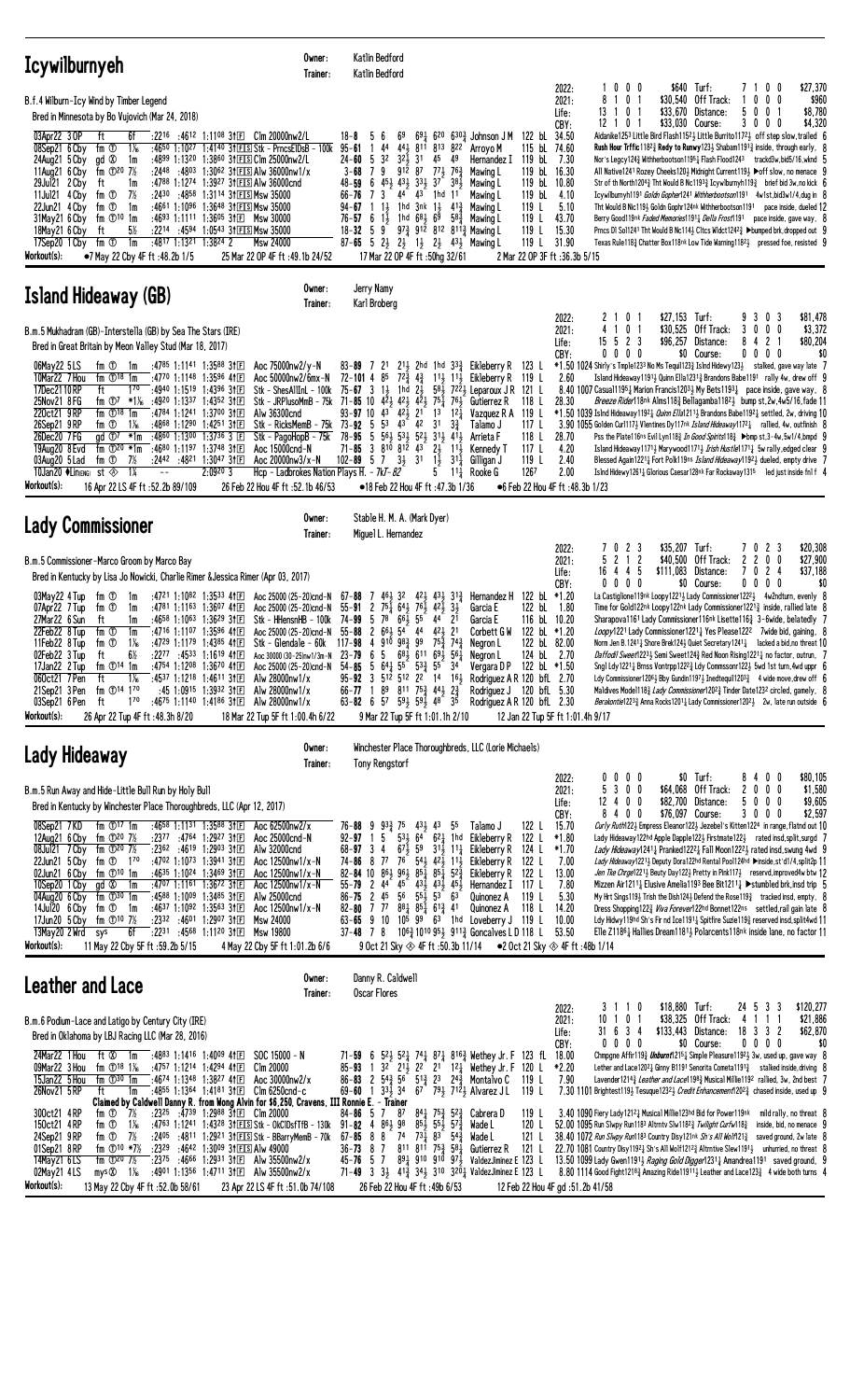| Let's Cruise                                                                                                                                                                                                                                                                                                                                                                                                                                                                                                                                                                                                                                                                                                                                                                                                                                                                                                                                                                                                                                                                              | Owner:<br>Trainer:                                                                                                                                     | Greg Giles & Joann Hillebrand<br>McLean Robertson                                                                                                                                                                                                                                                                                                                                                                                                                             |                                                                                                                                                                                                                                                                                                                                                                                                                                                                                                                                                                                                                                                                                                                |                                                                                                                                                                                                                                  |                                                                                                                                                                                                |                                                                                                                                                                                                                                                                                                                                                                                                                                                                                                                                                                                                                                                                                                                                                                                                                                                                                                                                                                                                                                                                                                                                                            |
|-------------------------------------------------------------------------------------------------------------------------------------------------------------------------------------------------------------------------------------------------------------------------------------------------------------------------------------------------------------------------------------------------------------------------------------------------------------------------------------------------------------------------------------------------------------------------------------------------------------------------------------------------------------------------------------------------------------------------------------------------------------------------------------------------------------------------------------------------------------------------------------------------------------------------------------------------------------------------------------------------------------------------------------------------------------------------------------------|--------------------------------------------------------------------------------------------------------------------------------------------------------|-------------------------------------------------------------------------------------------------------------------------------------------------------------------------------------------------------------------------------------------------------------------------------------------------------------------------------------------------------------------------------------------------------------------------------------------------------------------------------|----------------------------------------------------------------------------------------------------------------------------------------------------------------------------------------------------------------------------------------------------------------------------------------------------------------------------------------------------------------------------------------------------------------------------------------------------------------------------------------------------------------------------------------------------------------------------------------------------------------------------------------------------------------------------------------------------------------|----------------------------------------------------------------------------------------------------------------------------------------------------------------------------------------------------------------------------------|------------------------------------------------------------------------------------------------------------------------------------------------------------------------------------------------|------------------------------------------------------------------------------------------------------------------------------------------------------------------------------------------------------------------------------------------------------------------------------------------------------------------------------------------------------------------------------------------------------------------------------------------------------------------------------------------------------------------------------------------------------------------------------------------------------------------------------------------------------------------------------------------------------------------------------------------------------------------------------------------------------------------------------------------------------------------------------------------------------------------------------------------------------------------------------------------------------------------------------------------------------------------------------------------------------------------------------------------------------------|
| Ch.f.4 Not This Time-Civility Pledge by Hard Spun<br>Bred in Kentucky by Jeff Little, Teresa Little, MarilynLittle, Travis Price & Conrad Little (Feb 20, 2018)                                                                                                                                                                                                                                                                                                                                                                                                                                                                                                                                                                                                                                                                                                                                                                                                                                                                                                                           |                                                                                                                                                        |                                                                                                                                                                                                                                                                                                                                                                                                                                                                               |                                                                                                                                                                                                                                                                                                                                                                                                                                                                                                                                                                                                                                                                                                                | 2022:<br>2021:<br>Life:                                                                                                                                                                                                          | \$146,800 Turf:<br>5320<br>\$24,485<br>0<br>-1<br>-1<br>4 3 0<br>\$171.285                                                                                                                     | \$0<br>$0\,0\,0\,0$<br>Off Track:<br>0 <sub>0</sub><br>\$26,400<br>11<br>Distance:<br>0<br>\$85,200<br>2<br>$\overline{1}$                                                                                                                                                                                                                                                                                                                                                                                                                                                                                                                                                                                                                                                                                                                                                                                                                                                                                                                                                                                                                                 |
| 08May22 5 Haw<br>ft Ø<br>$1^{70}$<br>:4802 1:1243 1:4100 31 $E$ Aoc 35000nw2/x-N<br>24Apr22 8 OP<br>:4740 1:1200 1:3854 41日<br>ft<br>1m<br>19Mar22100P<br>ft<br>:4756 1:1250 1:3821 31 $E$<br>1m<br>6f<br>:2253<br>:4683 1:1155 3111<br>27Feb22 40P<br>mys<br>ft<br>6f<br>15Jan22 20P<br>$:22^{14}$ $:46^{14}$ 1:12 <sup>34</sup> 31 $\text{F}$<br>6f<br>:4546 1:1058 3111<br>31Dec21 90P<br>ft<br>:2203<br>03Jul21 1 AP<br>ft $\circledast$<br>6f<br>:2223<br>:4579 1:1230 3 $E$<br>:2268<br>17Jun21 4 AP<br>6f<br>:4592 1:1147 3 $\Box$<br>ft $\otimes$<br>:2198<br>21May21 5 AP<br>ft $\otimes$<br>6f<br>:4598 1:1324 311回<br>Msw 30000<br>Workout(s):<br>19 Apr 22 OP 5F ft 1:01.1b 9/33<br>10 Apr 22 OP 4F ft: 49b 17/72                                                                                                                                                                                                                                                                                                                                                             | Aoc 75000nw4/L-N<br>Alw 106000nw1/x<br>Clm 50000 (50-45)nw2/L 62-86<br>Clm 50000nw2/L<br>Alw 100000nw1\$/x<br>Aoc 75000nw1\$/x-N<br>Aoc 75000nw1\$/x-N | 78-80 3 11 11<br>$87 - 96$ 2 12<br>$11\frac{1}{2}$ $1\frac{1}{2}$<br>$3^{2}\frac{1}{2}$<br>73<br>$84 - 72$ 2 6<br>5<br>$73 - 63$ 3<br>3<br>$104 - 41$ 2<br>$53 - 72$ 5 5<br>$88 - 66$ 1 6<br>3 Apr 22 OP 4F ft :50.3b 54/70                                                                                                                                                                                                                                                   | 73-100 1 1 <sup>1</sup> 1 <sup>1</sup> 1 <sup>2</sup> / <sub>3</sub> 1 <sup>10</sup> 1 <sup>15</sup> / <sub>3</sub> Loveberry J<br>1 $hd$ 1 $\frac{1}{2}$<br>$2\frac{1}{2}$<br>Gonzalez E<br>$1^{\overline{3}}$ $1^{\overline{4}}$<br>Gonzalez E<br>$13\frac{1}{2}$ $14\frac{1}{2}$<br>$3\overline{1}$<br>Gutierrez R<br>$3^{1\overline{1}}$ $3^{\overline{2}}$ $3^{1}$ $2^{1\overline{1}}$ Pereira T J<br>$62\frac{1}{2}$ 73 $\frac{1}{4}$ 119 1111 Hiraldo J<br>$2\frac{1}{2}$ 5 <sup>13</sup> / <sub>4</sub> 6 <sup>8</sup> / <sub>4</sub> 6 <sup>17</sup> <sub>4</sub> <sup>2</sup> Felix J E<br>$6\overline{2}$ $\frac{3}{4}$ $61\overline{3}$ $31$ $21$ Felix JE<br>$2^4$ $2^1$ $1^2$ $1^1$<br>Felix J E | CBY:<br>121 fl $*.05$<br>124 fl *1.10<br>122 fL 4.10<br>124 fL<br>3.80<br>122 fL<br>7.70<br>1135 fL 86.20<br>4.70<br>118 L<br>5.90<br>121 L<br>119 L<br>*2.80<br>11 Mar 22 OP 4F ft: 49b 39/114                                  | $0\,$ $0\,$ $0\,$<br>0                                                                                                                                                                         | \$0 Course:<br>00<br>$0\quad 0$<br>\$0<br>Let's Cruise121153 Hot Dame12443 Summer Day1218 $\frac{3}{4}$ drew off, much the best 5<br><b>Bow Bow Girl121</b> $\frac{1}{2}$ Let's Cruise1241 $\frac{1}{2}$ Bobbin Tail1141 $\frac{1}{4}$ pace, stubbornly 8<br>Lt's Cruise1224} A Rel Jewel122} Sunny Isle Bech1221} pace, rebroke stretch $8$<br>Let's Cruise1244 <sub>2</sub> Legendry Gift1245 <sub>4</sub> Montgomery Prk124 <sub>2</sub> 3w bid, drove clear 8<br>Nisi Prius1221, Let's Cruise1221 Hard Street1223 2nd flight, 2nd best 7<br>Melting Snow 1223 Kaboom Baby 11813 Joyful Cadence11813 finished after half 12<br>Docs Seven118hd Silver Cloud12131 Spun d'Etat11823 prsd pace, 2-3p, tired 6<br>Silver Cloud1181 Let's Cruise1213 Thretlevelmidnite118hd trffc early, gain btwn 6<br>Let's Cruise1193 Vegas Blue1191 Colorofacloud12413 anx gate, kick clr, held 9                                                                                                                                                                                                                                                                        |
| <b>Mad Grace</b>                                                                                                                                                                                                                                                                                                                                                                                                                                                                                                                                                                                                                                                                                                                                                                                                                                                                                                                                                                                                                                                                          | Owner:<br>Trainer:                                                                                                                                     | Dennis F. Smith<br>David Van Winkle                                                                                                                                                                                                                                                                                                                                                                                                                                           |                                                                                                                                                                                                                                                                                                                                                                                                                                                                                                                                                                                                                                                                                                                |                                                                                                                                                                                                                                  |                                                                                                                                                                                                |                                                                                                                                                                                                                                                                                                                                                                                                                                                                                                                                                                                                                                                                                                                                                                                                                                                                                                                                                                                                                                                                                                                                                            |
| Ch.m.7 English Channel-Floating Island by A.P. Indy<br>Bred in Kentucky by Calumet Farm (Apr 08, 2015)<br>18Apr22 6 Tup<br>1m :4652 1:1069 1:3672 31 $E$ Aoc 10000 (12.5-10)nw1/x-c 70-86 3 423 423 22 31<br>ft<br>Claimed by Van Winkle David from Semma Richard Michael for \$10,000, Metz Jeffrey - Trainer<br>27Mar22 8 Ril<br>ft<br>$6\%$<br>1:20 <sup>81</sup> 31 $E$ Stk - DfzioDstff - 20k ---81 2 6<br>$ -$<br>5%<br>05Mar22 6 Ril<br>ft<br>$1:06^{70}$ 3†EI<br>fm ①<br>7½<br>$:23^{04}$ $:45^{75}$ 1:2683 41 E<br>14Jan22 8Tup<br>10Dec21 2 Lrc<br>ft<br>:4707 1:1136 1:3652 31 $E$<br>1m<br>Claimed by Semma Richard Paul from Black Racing Stable and Feld Family Racing for \$16,000, Wong Jonathan - Trainer<br>20Nov21 2Dmr<br>ft<br>1m<br>:4734 1:1216 1:3814 31<br>:4836 1:1268 1:3836 31 $E$<br>160ct21 6 Fno<br>ft<br>1m<br>:4861 1:1265 1:3849 31 $E$<br>26Sep21 6 GG<br>ft $\otimes$<br>1m<br>1‰<br>:4819 1:1265 1:4378 311回<br>06Sep21 6 GG<br>fm ①<br><b>Str 8000</b><br>06Aug21 4Dmr<br>fm $\mathbb{D}^{24}$ 1m<br>:4839 1:1303 1:3652 31 $E$ Clm 25000 (25-22.5) | Stk - PeteSelin - 20k<br>Stk - QueenOGrn - 60k 27-90 6 7<br>Clm 16000 (16-14)-c<br>$C$ lm 16000 $(16-14)$<br>Clm 20000 (20-18)nw2/L/x $65-79$          | $5^{43}$<br>$--72$ 4 5<br>71-91 5 2 <sup>1</sup> / <sub>2</sub> 2 <sup>1</sup> / <sub>2</sub> 3 <sup>1</sup> / <sub>2</sub> 2 <sup>1</sup> / <sub>2</sub><br>$68-83$ 4 5 <sup>2</sup> 5 <sup>1</sup> $\frac{3}{4}$ 4 <sup>3</sup> 3 <sup>5</sup> $\frac{1}{2}$ 2 <sup>5</sup> $\frac{1}{4}$<br>Clm 20000 (20-18)nw2/L/x 71-81 4 42 21 2hd $1\frac{1}{2}$<br>541 531 55<br>$\overline{1}$<br>75-78 6 67 653 633 55 471<br>$59 - 76$ 5 $52\frac{1}{2}$ $52\frac{1}{2}$ 42 75 75 | $1\frac{1}{2}$<br>Zunino J L<br>45 22<br>223<br>Figueroa C<br>$56\frac{1}{2}$ 57 $44\frac{1}{2}$ 34 $\frac{1}{2}$<br>Figueroa C<br>$64\frac{3}{4}$ $65\frac{1}{2}$ $77\frac{1}{2}$ 74<br>Zunino J L<br>$1\frac{1}{2}$<br>Baze T<br>Baze T<br>$1\frac{1}{2}$<br>Ayuso A<br>54<br>$3^{2}$<br>Orozco I<br>Frey K                                                                                                                                                                                                                                                                                                                                                                                                  | 2022:<br>2021:<br>Life:<br>CBY:<br>122 bfL 4.10<br>126 bfL 4.10<br>126 bfL 3.10<br>122 bfL 23.70<br>124 bfL 6.10<br>120 bfL 20.90<br>125 bfL 2.70<br>Antongeorgi III W 124 bfL 7.70<br>122 bfL 4.30<br>120 bL 14.40              | \$21,869 Turf:<br>111<br>4<br>13 2 2 3<br>\$49,447<br>38 8 8 7<br>$0\ 0\ 0\ 0$<br>Secret Touch1215 <sup>1</sup> Mad Grace120hd T Bones Trick119ns<br>Mad Grace 1253 Fabriana 1253 Loretta 1252 | 24 3 4 4<br>\$68,713<br>Off Track:<br>$\overline{c}$<br>\$12,456<br>- 6<br>0<br>56<br>3<br>\$162,272 Distance:<br>21<br>\$106,180<br>\$0 Course:<br>$0\,0\,0\,0$<br>\$0<br>Mad Grace1223 Miss You Mom122ns North of Eden12231 4w-bid3/16,up late 7<br>Miss Important126 <sup>2</sup> 3 <i>Mad Grace</i> 126ns Miss Kitness1264 → Dadvancd, impedd 1/16 8<br>Ize a Crafty Ga1126 <sup>21</sup> / $J$ T's La Nena126 <sup>2</sup> Mad Grace126 <sup>11</sup> / <sub>2</sub> rank, mild late gain 6<br>Brooke1201 Cover Version124hd My Crafty Ga112013 4w2ndrturn, no menace 7<br>Md Grce124} Destiny's Journey1222} Northern Gem1131 stalked 3wd, best late 7<br>3wd to str,battld btwn 8<br>5 bwd upper, all out<br>998 Sherilinda12413 Odessa1173 <i>Mad Grace</i> 124nk ins, rallied, mssd 2nd 7<br>985 Miss Super Saint1243 Udessa1151 $\frac{3}{4}$ Fabriana1222 $\frac{1}{4}$ 4w, no final kick 6<br>Clearly Gone122ns Ellie Arroway120hd Zabava12423 2wd, 4wd into str, wknd 11                                                                                                                                                                      |
| Workout(s):<br>28 Feb 22 Tup 3F ft: 37h 6/11<br>•9 May 22 Cby 4F ft:48.2b 1/4<br>Medalla Match                                                                                                                                                                                                                                                                                                                                                                                                                                                                                                                                                                                                                                                                                                                                                                                                                                                                                                                                                                                            | Owner:                                                                                                                                                 | 7 Jan 22 Tup 5F ft : 58.3h 2/18                                                                                                                                                                                                                                                                                                                                                                                                                                               | Twisted Chaps Racing Stables, LLC (John & James Morris)                                                                                                                                                                                                                                                                                                                                                                                                                                                                                                                                                                                                                                                        | 5 Dec 21 GG $\otimes$ 5F ft 1:00.4h 6/45                                                                                                                                                                                         |                                                                                                                                                                                                |                                                                                                                                                                                                                                                                                                                                                                                                                                                                                                                                                                                                                                                                                                                                                                                                                                                                                                                                                                                                                                                                                                                                                            |
| B.f.4 Summer Front-Channel of Gold by Bernardini<br>Bred in Kentucky by Jane Wiggins (Feb 22, 2018)<br>02May22 9 Wrd<br>6f<br>:2188<br>:4542 1:1043 31 $\mathbb{E}$<br>sys<br>5f<br>:2160<br>:4429<br>:5636 3†国<br>Alw 40000<br>19Nov21 1 RP<br>fm ①<br>060ct21 7RP<br>fm $\bigcirc$ 10 $*$ 5f<br>$:2186$ $:4577$<br>:5773 3†国<br>Alw 36300cnd<br>:4785 1:1223 1:3657 31 $E$<br>10Sep21 9RP<br>fm $\mathbb{O}^{18}$ 1m<br>:2419 :4731 1:2938 31 E Alw 32000cnd<br>fm $\overline{O}$ 7½<br>17Aug21 4 Cby<br>$^{-}$ :2362 :4619 1:2903 31 $E$ Alw 32000cnd<br>08Jul21 7 Cby fm 1 20 7%<br>16Jun21 7 Cby fm 130 5f<br>$:21^{63}$ $:44^{04}$<br>:5588 31日<br>Clm 16000cnd<br>$5\%$<br>:2197:4708:1:0639:31E<br>31May21 3 Cby<br>Mc1 16000<br>ft<br>27Apr21 3 Wrd<br>$:23^{41}$ $:46^{98}$ 1:1266 31 E<br>Msw 19800<br>6f<br>ft<br>5f<br>$:22^{35}$ $:46^{29}$<br>:5929 2<br>16Jul20 1 Cby ft<br><b>Msw 24000</b><br>Workout(s):<br>●23 Apr 22 RP 6F ft 1:15.2h 1/3<br>16 Apr 22 RP 5F ft 1:01.0h 2/6                                                                                          | Trainer:<br>Stk - WMankillrB - 50k 74-64 9 4<br>Alw $34000$ nw $1/x$                                                                                   | Michael E. Biehler<br>45<br>11<br>$116 - 106$ 1 4<br>$3^2\frac{1}{2}$ 32<br>$80 - 96$ 3 3<br>$87 - 88$ 7 1hd 2hd 13 1 <sup>1</sup> 3<br>$66 - 85$ 6 5<br>$87 - 73$ 5 6<br>$78 - 51$ 3 3<br>54-53 1 7<br>9 Apr 22 RP 5F ft 1:03.2h 9/11                                                                                                                                                                                                                                        | $53\frac{1}{2}66$<br>79<br>Triana Jr. A<br>2hd<br>11<br>$\frac{1}{2}$<br>$2\frac{1}{2}$<br>Diego I V<br>$1\frac{3}{4}$<br>Elliott S<br>$1^{3}\frac{1}{2}$<br><b>Elliott S</b><br>$5^{3}\frac{3}{4}$ $6^{5}\frac{1}{4}$ $4^{2}$ $3^{1}\frac{1}{2}$ Fuentes L A 117 L<br>106-86 4 3 2 <sup>2</sup> 2 <sup>1</sup> / <sub>2</sub> 4 <sup>1</sup> / <sub>2</sub> 4 <sup>6</sup> Juarez, Jr. A J 119 L 21.00<br>$2\frac{1}{2}$ 1hd 2hd 1 $\frac{3}{4}$<br>Juarez, Jr. $A$ J 119 L<br>$2\frac{1}{2}$ 11 1 $\frac{1}{2}$ 11<br>Juarez, Jr. A J 119 L<br>$6^{12}_{4}$ $6^{3}$ $4^{4}$ $4^{9}$ Biehler LD<br>49-26 5 1 413 433 473 412 Biehler LD                                                                       | 2022:<br>2021:<br>Life:<br>CBY:<br>122 L<br>12.20<br>120 L<br>120 L<br>2.80<br>120 L<br>4.50<br>7.20<br>10.70<br>$*.90$<br>118 L<br>*2.50<br>115 L 11.10<br>26 Mar 22 Hou 5F ft 1:02.2b 12/24                                    | $0\,0\,0$<br>8 4 1 1<br>\$75,323<br>4 1 1<br>10<br>5201                                                                                                                                        | \$0 Turf:<br>63<br>\$63,784<br>-1-1<br>\$73,958 Off Track:<br>0<br>$0\quad0$<br>\$0<br>$\mathbf{1}$<br>Distance:<br>11<br>$0\quad 0$<br>\$20,145<br>\$24,445 Course:<br>$0\,0\,0\,0$<br>\$0<br>Distorted Flash11913 Dicey121nk Gotta See Red12413 tracked, retreated 9<br>3.40 1009 Elle's Town123hd Medl1 Mtch1204 Queen of the Lane1193 pace inside, outfinish 6<br>996 Medalla Match120 $\frac{3}{4}$ Chikara119 <sup>2</sup> Honey from the south119 $\frac{1}{2}$ saved ground, driving 9<br>985 Medalla Match120 <sup>3</sup> Tiztheboss1211 <sub>4</sub> Holy Creed121 <sub>4</sub> duel inside, driving 10<br>Mizzanna12211 Rush Hour Traffic122nk Medalla Match1173 angled 5wd, gaining, 9<br>Lady Hideaway12411 Pranked12221 Fall Moon12221 forward btw, faded 9<br>Medll Mtch119 $\frac{3}{4}$ Gotham City Queen1241 $\frac{3}{4}$ Winnager1241 $\frac{3}{4}$ pressd, driftd, prevaild 8<br><i>Medll Match</i> 1191 Two Drink Minimum 119153 Holy Star12413 pace, led, held well 6<br>Sailing Along 1216 L Jitters 124 Lexy Socks 1202 and passed tiring rivals 8<br>Sbstn's By11881 Ms Y Lts11821 Don'tpssthpppr11811 vied 3wd btw, gave way 7 |
| <b>Prance</b>                                                                                                                                                                                                                                                                                                                                                                                                                                                                                                                                                                                                                                                                                                                                                                                                                                                                                                                                                                                                                                                                             | Owner:<br>Trainer:                                                                                                                                     | Stable H. M. A. (Mark Dyer)<br>Miguel L. Hernandez                                                                                                                                                                                                                                                                                                                                                                                                                            |                                                                                                                                                                                                                                                                                                                                                                                                                                                                                                                                                                                                                                                                                                                |                                                                                                                                                                                                                                  |                                                                                                                                                                                                |                                                                                                                                                                                                                                                                                                                                                                                                                                                                                                                                                                                                                                                                                                                                                                                                                                                                                                                                                                                                                                                                                                                                                            |
| B.m.6 Tapizar-Don't Tell Lou by Guillaume Tell (IRE)<br>Bred in Kentucky by Sangreal Investments, LLC (Apr 15, 2016)<br>02Mar22 5 Tup<br>fm $\overline{O}$ 21 *1m :4873 1:1294 1:3746 31 $\overline{E}$<br>:4729 1:1179 1:4385 411回<br>11Feb22 8 Tup<br>fm $\overline{O}$ 1 <sup>1</sup> / <sub>6</sub><br>:2204 :4507 1:3016 411<br>18Jan22 8 Tup<br>fm $\oplus$ 14 7½<br>04Jan22 3 Tup<br>fm $\oplus$ 28 7½<br>$:22^{59}$ $:46^{68}$ 1:3219 41 E<br>Claimed by Stable H. M. A. from Old Sangreal Racing for \$15,000, Drysdale Neil D. - Trainer<br>11Dec21 8GG<br>:4694 1:1181 1:3756 3f国<br>fm ① 1m<br>14Nov21 1Dmr<br>fm $\mathbb{D}^{30}$ 1m<br>:4676 1:1100 1:3573 31回<br>fm $\Phi$ <sup>24</sup> 1 <sup>%</sup><br>:4904 1:1393 1:4373 311回<br>19Aug21 5 Dmr<br>29Ju121 8Dmr<br>:4716 1:1190 1:3616 3†匣<br>fm $\mathbb{D}^{30}$ 1m<br>30May21 7 SA<br>:4728 1:1201 1:3633 31回<br>fm $\mathbb{O}^{10}$ 1m<br>24Apr21 9 SA<br>:4797 1:1368 1:5022 3↑⊡ SOC 0 - N<br>fm ①<br>$1\%$<br>Workout(s):<br>1 Feb 22 Tup 4F ft :47.3h 3/26<br>21 Dec 21 SA tr 4F ft :51h 5/5                 | Clm 32000nw2/L<br>Clm 32000nw2/L<br>$SOC 50000 - N$                                                                                                    | Stk - Glendale - 60k 127-101 3 77 653 753 43 43<br>Aoc 12500 (12.5-10)nw1/x-N 52-73 5 7 68 54 $\frac{3}{4}$ 44 21<br>Clm 15000 (20-15)nw2/L-c $63-80$ 1 5 4 <sup>6</sup> 4 <sup>6</sup> 3 <sup>2</sup> 11<br>4 Dec 21 SA tr 4F ft :50h 14/20                                                                                                                                                                                                                                  | Aoc 12500 (12.5-10)nw1/x-N 44-71 5 58 21 41 44 43 Hernandez I 122 fl 2.00<br>Wade L<br>Clm 20000 (20-18)nw2/L/x 83-76 2 10101010 97 791 69 Fuentes R<br>Clm 32000nw2/L 86-80 3 421 42 523 6 <sup>6</sup> 541 Gutierrez M<br>66-84 3 53 42 311 21 2ns Gutierrez M<br>73-90 1 44 453 52 $\frac{3}{4}$ 511 2hd Gutierrez M<br>89-84 5 44 43 41 63 65 McCarthy T<br>101-85 6 32 $\frac{1}{2}$ 34 42 $\frac{1}{2}$ 43 43 $\frac{1}{2}$ Rispoli U                                                                                                                                                                                                                                                                    | 2022:<br>2021:<br>Life:<br>CBY:<br>Hernandez I 120 fL 60.80<br>Valenzuela L A 122 fL 10.00<br>124 fl *.40<br>123 fL<br>125 fL<br>3.80<br>125 fL<br>5.10<br>124 fL<br>9.40<br>126 f<br>126 f<br>27 Nov 21 SA tr 4F ft : 49.4h 4/6 | \$21,582 Turf:<br>4 1 1 0<br>020<br>7<br>$17$ 2 3 2<br>0 0 0 0                                                                                                                                 | 16 2 3 2<br>\$66,074<br>\$17,870 Off Track:<br>1 1 0 0<br>\$19,200<br>\$11,052<br>\$67,874 Distance:<br>7010<br>\$0 Course:<br>\$0<br>$0\,0\,0\,0$<br>Loopy12421 Jewel Azul122nk Big Stretch1221▶4w2ndturn, steadied1/4 6<br>Norm Jean B.1241 $\frac{1}{4}$ Shore Break124 $\frac{1}{2}$ Quiet Secretary 1241 $\frac{1}{4}$ inside bid, hung late 10<br>Chwy Chewy Good1241 Prnce1221 Americn Bourbon12213 4w2ndturn, angled out 7<br>Prance 1241 B J's Spirit 1241 For the love of lydia 1244 3 3w 2nd turn, bid 1/16, clr 6<br>3.60 1081 American Bourbon1204 Fabriana1231 $\frac{1}{2}$ Navy Queen1232 $\frac{1}{4}$ $\blacktriangleright$ off slow, ins, no rally 10<br>Bestrella125} Pistachio Princess1221} Del Mar Drama125nk ▶lacked room into str 6<br>Buy Wave Buy 125ns Prance 1253 Basilia 1203 stalked, 3wd bid, missed 7<br>Over Attracted124hd Prance12413 Buy Wave Buy124nk 5deep 1/8, outclosed 10<br>6.70 1073 Keep Dancing 1261 Deise Delight 126 <sup>2</sup> Unbreakable 126nk syd ground, no rally 7<br>7.30 1079 Ldy Noguez1261 Goodtingscominpink1261 1 Unbrekble1261 1 drifted in str, kept on 8                                  |
| Claim To Fame Stable (Greg Johnson et al)<br>Owner:<br><b>Pyramid Princess</b><br>Clinton C. Stuart<br>Trainer:                                                                                                                                                                                                                                                                                                                                                                                                                                                                                                                                                                                                                                                                                                                                                                                                                                                                                                                                                                           |                                                                                                                                                        |                                                                                                                                                                                                                                                                                                                                                                                                                                                                               |                                                                                                                                                                                                                                                                                                                                                                                                                                                                                                                                                                                                                                                                                                                |                                                                                                                                                                                                                                  |                                                                                                                                                                                                |                                                                                                                                                                                                                                                                                                                                                                                                                                                                                                                                                                                                                                                                                                                                                                                                                                                                                                                                                                                                                                                                                                                                                            |
| Dk B/.f.4 Cairo Prince-Triple o' Five by Elusive Quality<br>Bred in Kentucky by Lane Thoroughbreds (Mar 07, 2018)<br>fm $\mathbb{D}^{30}$ 1m<br>:4746 1:1241 1:3750 3†回<br>05Mar22 7 Hou<br>19Feb22 3 Hou<br>:4977 1:1479 1:5319 411回<br>fm ①<br>- 1%<br>28Jan22 7 Hou<br>:4847 1:1364 1:3981 4111<br>ft<br>1m<br>12Dec21 9 OP<br>ft<br>:4716 1:1207 1:4582 3111<br>1‰<br>280ct21 8RP<br>6½<br>$:23^{38}$ :4761 1:1913 35 Msw 33000<br>ft<br>Workout(s):<br>•7 Apr 22 Hou 5F ft 1:00.2h 1/5                                                                                                                                                                                                                                                                                                                                                                                                                                                                                                                                                                                               | Alw 38000nw3/L<br>Aoc $30000$ nw $2/x - N$<br>Alw 37000nw2/L<br>Alw 100000nw1\$/x<br>•31 Mar 22 Hou 5F ft 1:00.3b 1/6                                  | •19 Mar 22 Hou 6F ft 1:14b 1/3                                                                                                                                                                                                                                                                                                                                                                                                                                                | 83-91 7 1 $\frac{1}{2}$ 1 $\frac{1}{2}$ 1 $\frac{1}{2}$ 1 <sup>2</sup> 1 <sup>2</sup> $\frac{1}{2}$ Alvarez JL<br>75-78 2 $5^{\overline{2}}\frac{1}{2}$ 4 <sup>3</sup> $4^{\overline{2}}\frac{1}{2}$ 2 <sup>1</sup> / <sub>2</sub> 3 <sup>1</sup> / <sub>4</sub> Eikleberry R<br>67-82 2 $3^{2}$ 43 $4^{2}$ $3^{1}$ 11 Eikleberry R<br>72-60 8 $95\frac{3}{4}$ $96\frac{1}{4}$ $86\frac{1}{4}$ $8^{11}$ $8^{12}\frac{1}{4}$ Tohill K S<br>5-63 3 8 $74\frac{1}{2}$ 32 $\frac{1}{2}$ 2hd 11 $\frac{1}{2}$ Tohill K S                                                                                                                                                                                            | 2022:<br>2021:<br>Life:<br>CBY:<br>123 L<br>3.60<br>123 L<br>4.20<br>123 L<br>3.40<br>119 L<br>16.80<br>120 L<br>10 Feb 22 Hou 3F ft: 38.3b 7/10                                                                                 | \$48,918 Turf:<br>3 2 0 1<br>2 <sub>1</sub><br>0 <sub>0</sub><br>5301<br>$0\ 0\ 0\ 0$                                                                                                          | \$26,778<br>2 1 0 1<br>\$20,047 Off Track:<br>$0\ 0\ 0\ 0$<br>\$0<br>\$44,760<br>\$68,965 Distance:<br>2200<br>\$0 Course:<br>$0\ 0\ 0\ 0$<br>\$0<br>Pyramid Princess12323 Jubella123nk Gastown1233 all out, drew clear 8<br>Shirly's Tmp112011 Frosty Flirt119ns <i>Pyrmid Princess</i> 123nk inside, led, outfinish 7<br>Pyrmid Princss1231 Lmon Ross123nk B'esme Me Mucho12313 chased 2w, driving 6<br>Itsallinthenotes 118 Ship It 113nk Glamour Girl 1212 $\frac{3}{4}$ 4w 1st turn, back 10<br>3.30 1196 Pyramid Princess12011 Tiffany Twist1201 A J's Ride1201 $\frac{3}{4}$ settled, 4w, driving 8                                                                                                                                                                                                                                                                                                                                                                                                                                                                                                                                                 |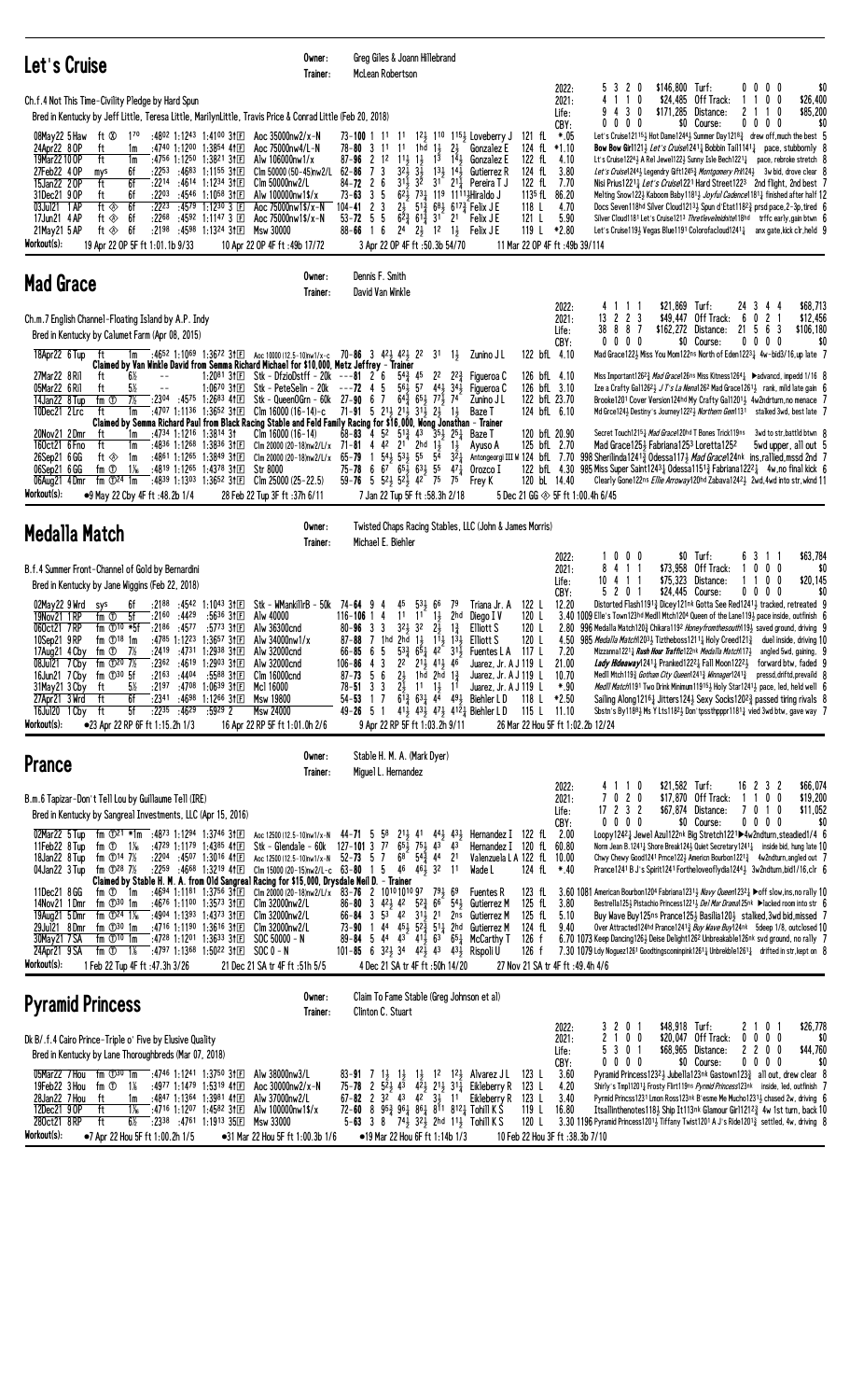| <b>Ready to Runaway</b>                                                                                                                                                                                                                                                                                                                                                                                                                                                                                                                                                                                                                                                                                                                                                                                                | Owner:<br>Trainer:                                                                                                                                                                                                                                                                                                                                                                                                                                                                                                                          | John Mentz<br>McLean Robertson                                                                                                                                                                                                                                                                                                                                                                                                                                                                                                                                                                                                                                                                                                                                                      |                                                                                                                                                                                                                                                                                                                                                                                                                                                                                                                                                                                                                        |                                                                                                                                                                                                                                                                                                                                                                                                                                                                                                                                                                                                                                                                                                                                                                                                                                                                                                                                                                                                                                                                                                                                                                                                                                                     |                                                                                                |
|------------------------------------------------------------------------------------------------------------------------------------------------------------------------------------------------------------------------------------------------------------------------------------------------------------------------------------------------------------------------------------------------------------------------------------------------------------------------------------------------------------------------------------------------------------------------------------------------------------------------------------------------------------------------------------------------------------------------------------------------------------------------------------------------------------------------|---------------------------------------------------------------------------------------------------------------------------------------------------------------------------------------------------------------------------------------------------------------------------------------------------------------------------------------------------------------------------------------------------------------------------------------------------------------------------------------------------------------------------------------------|-------------------------------------------------------------------------------------------------------------------------------------------------------------------------------------------------------------------------------------------------------------------------------------------------------------------------------------------------------------------------------------------------------------------------------------------------------------------------------------------------------------------------------------------------------------------------------------------------------------------------------------------------------------------------------------------------------------------------------------------------------------------------------------|------------------------------------------------------------------------------------------------------------------------------------------------------------------------------------------------------------------------------------------------------------------------------------------------------------------------------------------------------------------------------------------------------------------------------------------------------------------------------------------------------------------------------------------------------------------------------------------------------------------------|-----------------------------------------------------------------------------------------------------------------------------------------------------------------------------------------------------------------------------------------------------------------------------------------------------------------------------------------------------------------------------------------------------------------------------------------------------------------------------------------------------------------------------------------------------------------------------------------------------------------------------------------------------------------------------------------------------------------------------------------------------------------------------------------------------------------------------------------------------------------------------------------------------------------------------------------------------------------------------------------------------------------------------------------------------------------------------------------------------------------------------------------------------------------------------------------------------------------------------------------------------|------------------------------------------------------------------------------------------------|
| Dk B/.m.6 First Dude-Ready to Rip by More Than Ready<br>Bred in Minnesota by Wildcat Ranch LLC (Feb 24, 2016)<br>$08$ Sep21 6 Cby fm $\circled{1}$<br>$1\%$<br>$1\%$<br>18Aug21 9 Cby<br>ft<br>14Jul21 7 Cby mys $\infty$<br>1m<br>6½<br>20Jun21 7 Cby<br>sy<br>6f<br>19May21 4 Cby<br>ft<br>6f<br>25Apr21 9 OP<br>ft<br>6f<br>:2237<br>18Mar21 80P<br>ft<br>09Sep20 5 Cby<br>6f<br>sy<br>19Aug2010 Cby<br>$1\%$<br>ft<br>27Jul20 9 Cby<br>ft<br>1m<br>Workout(s):<br>14 May 22 Cby 5F ft 1:01.1b 5/7                                                                                                                                                                                                                                                                                                                  | :4650 1:1027 1:4140 31 ELS Stk - Prncs EIDs B - 100k<br>:4745 1:1199 1:4318 31ESStk - GlittrStar - 50k<br>:4623 1:1155 1:3715 31 EISS tk - MNTrfDstfB - 50k<br>:2222 :4538 1:1804 31 El Aoc 20000nw2/x-N<br>:2216 :4510 1:0977 31 ES Stk - Lady SlpprB - 50k<br>:2171 :4528 1:1052 41 $E$ Aoc 62500nw2\$/x-N<br>:4621 1:1050 41E Aoc 40000nw2\$/x-N<br>:2141 :4472 1:1012 31 EISI Stk - MinDsfSpr - 100k<br>:4808 1:1174 1:4320 31 ES Stk - Glittr Star - 50k<br>:4743 1:1160 1:3727 31 ES Aoc 50000 cnd-N<br>8 May 22 OP 5F ft 1:02b 12/14 | $33\frac{1}{2}$ $33\frac{1}{2}$ 42<br>$98 - 91 = 6$<br>32<br>74-95<br>$\overline{1}$<br>$1\frac{1}{2}$ $12\frac{1}{2}$ $11\frac{1}{2}$ 13<br>22<br>$82 - 94$<br>2 <sup>3</sup><br>11} 11} 12}<br>$34\frac{1}{2}$<br>$2^{2}$ 1nk<br>$64 - 79$<br>4<br>$42\frac{3}{4}$<br>-1<br>$62 - 79$ 3 5<br>$85 - 71$ 2<br>22} 21}<br>$65\frac{3}{4}$ $68\frac{1}{4}$<br>$38 - 61$ 2 5<br>$72 - 83$<br>3 <sup>3</sup><br>45<br>70-102 5 11 11 11 15 18 Chirinos R<br>83-102 1 123 123 11 153 111 Chirinos R<br>1 May 22 OP 4F ft : 49.2b 18/45                                                                                                                                                                                                                                                   | 2022:<br>2021:<br>Life:<br>CBY:<br>123L<br>$*1.30$<br>$2^{2^{3}}$<br>Chirinos R<br>$16\frac{1}{4}$<br>124 L<br>*.20<br>Chirinos R<br>124 L<br>1.90<br>Chirinos R<br>122 fL<br>1.40<br>Chirinos R<br>$31\frac{1}{2}$ $31\frac{1}{2}$ $22\frac{1}{2}$ $24\frac{1}{2}$ Chirinos R<br>118 L<br>$*1.10$<br>118 L<br>8.60<br>Canchari A L<br>$7^{7}\frac{1}{4}$ 7 <sup>6</sup> $\frac{1}{4}$ 7 <sup>17</sup> $\frac{1}{4}$ Canchari A L<br>118 L<br>11.10<br>$31\frac{1}{2}$ $12\frac{1}{2}$ $14\frac{1}{4}$ Chirinos R<br>$*10$<br>123 L<br>120 L<br>*.20<br>122 L<br>*.20<br>23 Apr 22 OP 4F ft: 49b 9/63                  | $0\,0\,0\,0$<br>\$0 Turf:<br>7<br>320<br>\$115,880 Off Track:<br>$\overline{1}$<br>5<br>23 12 6 3<br>\$475,860<br>Distance:<br>22<br>171250<br>\$448,800 Course:<br>00<br><b>Rush Hour Trffic</b> 1182 $\frac{3}{4}$ Redy to Runwy 123 $\frac{1}{2}$ Shbam 1191 $\frac{3}{4}$ btw, angled in, edged 2d 8<br>Ready to Runaway12461 Shabam12033 Hotasapisto1120123 clear, mild hand ride<br>Redy to Runwy12421 Clickbit12461 Rush Hour Traffic1243 ceded lead, bid btw, 9<br><i>Ready to Runaway</i> 122 <sup>nk</sup> <i>Alberta Sun</i> 11934 Dicey 1222 $\frac{3}{4}$ 5wd 3/16, all out 5<br>Clckbt1184} Rdy to Runwy1181} Rush Hour Trffc1201} bid 3w btw1/4, edged 2d $6$<br>Candura1241 True Castle11823 Compelling Smile118nk forward, gave way 6<br>Ocen Breeze1243 Wildwood's Beauty11831 Lady Rocket11813 trailed, no threat 7<br>Rdy to Rnwy12341 Pnp Gr111811 <i>Rush Hour Trffc</i> 11541 4w advance, took charge 6<br><i>Ready to Runaway</i> 120 <sup>8</sup> <i>Qlickbalt</i> 1184 Pinup Girl 1184 <sup>3</sup> pace, went clr, handily 5<br>Redy to Runwy12211 Pinup Girl122nk Mywood Hope12243 pace,rail,repelled foe 4                                                                                                             | \$27,475<br>2020<br>\$216,300<br>1 1<br>\$49,200<br>$0\quad 0$<br>$0\quad0$<br>\$0             |
| <b>Rush Hour Traffic</b>                                                                                                                                                                                                                                                                                                                                                                                                                                                                                                                                                                                                                                                                                                                                                                                               | Owner:<br>Trainer:                                                                                                                                                                                                                                                                                                                                                                                                                                                                                                                          | Gary M. Scherer                                                                                                                                                                                                                                                                                                                                                                                                                                                                                                                                                                                                                                                                                                                                                                     | Sugarland Thoroughbreds, LLC (Harvey & Linda Peltier)                                                                                                                                                                                                                                                                                                                                                                                                                                                                                                                                                                  |                                                                                                                                                                                                                                                                                                                                                                                                                                                                                                                                                                                                                                                                                                                                                                                                                                                                                                                                                                                                                                                                                                                                                                                                                                                     |                                                                                                |
| Gr/ro.m.5 Cross Traffic-Dana's Lucky Lady by Lucky Lionel<br>Bred in Minnesota by Sugarland Thoroughbreds, LLC (Apr 30, 2017)<br>20Dec21 7Ded<br>wf<br>7½<br>ft<br>:4846 1:1424 1:4224 31 $E$<br>11Dec21 2Ded<br>1m<br>110ct21 5Del<br>ft<br>1m<br>fm <sup>1</sup><br>$1\%$<br>08Sep21 6 Cby<br>$7\frac{1}{2}$<br>17Aug21 4 Cby<br>fm ①<br>14Jul21 7 Cby<br>mys ®<br>1m<br>fm $\oplus$ 10 7%<br>03Jun21 6 Cby<br>6f<br>19May21 4 Cby<br>ft<br>27Mar21 5 FG<br>ad $\textcircled{10}$ *5%<br>17Sep20 4 Cby<br>5½<br>ft<br>Workout(s):<br>11 May 22 Haw 5F ft 1:01b 2/6                                                                                                                                                                                                                                                   | :2354 :4817 1:3484 31 Aoc 20000nw/2/x-N<br>Alw 40000cnd<br>:4742 1:1261 1:3807 31 $E$ Aoc 15000nw1/x-N<br>:4650 1:1027 1:4140 31 E Stk - Prncs ElDs B - 100 k 110 - 95<br>:2419 :4731 1:2938 31 El Alw 32000 cnd<br>:4623 1:1155 1:3715 31EISI Stk - MNTrfDstfB - 50k 92-80<br>:2310 :4581 1:2839 31 Alw 32000cnd<br>:2216 :4510 1:0977 31EISI Stk - LadySlpprB - 50k 59-76<br>:2288 :4680 1:0436 41 E Aoc 40000nw2/x-N<br>:2172 :4537 1:0426 31 EISI AIw 31000nw3/L<br>5 May 22 Haw 5F ft 1:00b 2/12                                       | $75 - 62 = 5$<br>3<br>32<br>$11 \quad 11\frac{1}{2} \quad 12^{\frac{1}{2}} \quad 2\frac{1}{2}$<br>78-77<br>$1\frac{1}{2}$<br>3 2 <sup>1</sup> , 1hd 1hd 1hd 2 <sup>1</sup> ,<br>$80 - 83$<br>$2 \frac{11\frac{7}{2}}{11\frac{11}{2}} \frac{11\frac{11}{2}}{11\frac{11}{2}} \frac{12}{12} \frac{12\frac{3}{2}}{1}$<br>$2^{-}$<br>$31\frac{1}{2}$ $31\frac{1}{2}$ 1hd $21\frac{1}{4}$<br>$80 - 86$<br>- 5<br>1 <sup>2</sup><br>8<br>1 <sup>3</sup><br>21, 32, 38,<br>$112 - 78$ 7 6<br>$3\frac{1}{2}$<br>2hd $2^{11}$ $2^{11}$<br>54<br>$4^{\overline{2}}$ $4^{\overline{2}}$ $4^{\overline{5}}$ $3^{\overline{5}}$ $3^{\overline{3}}$<br>$67 - 77$ 7 4<br>$2hd 2\frac{1}{2}$<br>$3^2$ 64<br>$76-85$ 6 4 $5^2$ $4^1\frac{1}{2}$ 2hd 16<br>•27 Apr 22 Haw 5F ft :59.4b 1/10            | 2022:<br>2021:<br>Life:<br>CBY:<br>120 bL *1.60<br>423 $66\frac{1}{2}$ 612 <sup>3</sup> / <sub>4</sub> Thornton T<br>Melancon G<br>120 bL<br>$*.80$<br>Alvarado, Jr. R 121 bL<br>$*90$<br>118 bL<br>5.30<br><b>Fuentes R</b><br>122 bL<br>3.40<br><b>Fuentes R</b><br>124 bL<br>8.80<br><b>Fuentes R</b><br>124 bL<br>3.90<br><b>Fuentes R</b><br>120 bL<br>6.60<br>Martin, Jr. E<br>119 bL 30.90<br>Saez G<br>119 bl $*.70$<br>Arrieta F<br>•17 Apr 22 Haw 4F ft :47b 1/27                                                                                                                                            | $$0$ Turf:<br>$0\,$ $0\,$ $0\,$<br>0<br>9 1 4 2<br>\$102,388 Off Track:<br>5<br>\$242,201<br>3<br>17 4 6 4<br>Distance:<br>0<br>13 4 4 4<br>\$224,201 Course:<br>It'sfiftyshdtim120nk Sints N Muskts1171 $\frac{1}{4}$ Bow Bow Girl1224 $\frac{1}{4}$ contention, faded 7<br>Jet Sweep117½ Rush Hour Traffic12012½ Raider1201 speed, outfinished 6<br>Texas Reward11911 Rush Hour Traffic12161 Dr. Ann1214 stalk, bid3w, 2nd best 6<br>Rush Hour Trffic118 <sup>2</sup> & Redy to Runwy123 & Shbam1191 & sharp, held sway, drivng<br>Mizznna1221 <sub>4</sub> Rush Hour Traffic122nk <b>Medalla Match</b> 117 <sub>2</sub> 3wd between, kept on G<br>Rdy to Runwy1242} Clickbit1246} Rush Hour Trffic1243 sent to lead, gave way 9<br>Grnd Prz1241 $\frac{1}{2}$ Rush Hour Trffic124 $\frac{1}{2}$ Wv of Goodnss1192 $\frac{1}{4}$ 4w1st turn, gained btw 8<br>Clckbt1184 <sub>2</sub> <i>Rdy to Runwy</i> 1181 <sub>4</sub> Rush Hour Trffic1201 <sub>2</sub> rated outside, fanned4w 6<br>Ldy of Luxury119 $\frac{1}{2}$ Dnc Rhythms119 <sup>nk</sup> Sh Cn't Sing119 <sup>2</sup> $\frac{1}{4}$ bmpd brk, 3p turn, tired 8<br>Rsh Hr Trffc1196 Gthm Cty Qen1191 $\frac{1}{4}$ Swet s Cnb123 <sup>2</sup> $\frac{3}{4}$ 4w advance, took charge 6 | 5 1 2<br>0<br>\$75,450<br>1 0 2<br>\$34,438<br>2 <sub>1</sub><br>\$22,350<br>0000<br>\$0       |
| <b>Saranya</b>                                                                                                                                                                                                                                                                                                                                                                                                                                                                                                                                                                                                                                                                                                                                                                                                         | Owner:<br>Trainer:                                                                                                                                                                                                                                                                                                                                                                                                                                                                                                                          | Peachtree Stable (John Fort)<br>Brad H. Cox                                                                                                                                                                                                                                                                                                                                                                                                                                                                                                                                                                                                                                                                                                                                         |                                                                                                                                                                                                                                                                                                                                                                                                                                                                                                                                                                                                                        |                                                                                                                                                                                                                                                                                                                                                                                                                                                                                                                                                                                                                                                                                                                                                                                                                                                                                                                                                                                                                                                                                                                                                                                                                                                     |                                                                                                |
| Gr/ro.f.4 The Factor-Salary Drive by Mizzen Mast<br>Bred in Kentucky by Eico Ventures, Inc. (Mar 30, 2018)<br>23Apr22 7 Kee<br>fm ①<br>:4962 1:1431 1:4281 41E<br>$1\%$<br>290ct21 9 Kee<br>yl ①<br>:4906 1:1402 1:4357 3 $E$<br>$1\%$<br>12Sep21 8KD<br>$fm$ $\overline{0}$<br>6½<br>$:22^{37}$ $:45^{44}$ 1:1475 3 F<br>:4670 1:1036 1:3504 3 $E$<br>23Jun21 3 Cby<br>fm <sup>1</sup><br>1m<br>:4987 1:1429 1:3683 3 $E$<br>03Apr21 6 Kee<br>gd <sup>1</sup><br>1m<br>06Mar21 9FG<br>fm ① <sup>16 *</sup> 1m :50 <sup>64</sup> 1:1549 1:3894 3 $\boxed{E}$<br>05Feb21 6FG<br>fm $\textcircled{15}$ *1\% :5007 1:1639 1:4736 3 $\textcircled{1}$ Msw 45000<br>02Jan21 9FG<br>:4711 1:1210 1:3731 2 $\Box$<br>28Nov20 1 CD<br>ft<br>1m<br>300ct2010CD<br>ft Ø<br>$1\%$<br>Workout(s):<br>8 May 22 CD 4F ft: 48.2b 8/35 | Alw 130000nw3\$/x<br>Stk - VIIyViewG3 - 150k 101-94 2 67<br>Stk - MusicCityB - 500k $31-103$ 3 1<br>fm ①26 *1m :5153 1:1725 1:4247 3 $E$ Aoc 50000nw1/x-N<br>Msw 85000<br>:4878 1:1356 1:4472 2 $\boxed{E}$ Msw 85000<br>16 Apr 22 CD 4F gd: 48.2b 15/74                                                                                                                                                                                                                                                                                    | $106 - 105$ 9 2 <sup>1</sup><br>2}<br>$2\frac{1}{2}$<br>2 <sup>hd</sup> 4 <sup>1</sup><br>$64$ 74 $\frac{1}{2}$<br>55<br>$118\frac{3}{2}118\frac{1}{2}74\frac{3}{2}43\frac{1}{2}$<br>Stk - CSmpsOaksB - 100k 85-89 9 43 $\frac{1}{2}$ 33 $\frac{1}{2}$ 33 2 $\frac{1}{2}$<br>Stk - ApplachnG2 - 200k 102-86 6 21 223 223 47<br>Stk - LaCmbeMemB - 75k 44-91 5 87 $\frac{1}{2}$ 86 $\frac{1}{4}$ 75 $\frac{1}{2}$ 25<br>63-90 8 64 $\frac{1}{4}$ 64 $\frac{1}{4}$ 72 $\frac{5}{4}$ 1 $\frac{1}{2}$ 1 $\frac{3}{4}$<br>$85-83$ 1 1 $\frac{1}{2}$ 1 1 $\frac{1}{2}$ 1 1 $\frac{1}{2}$ 1 $\frac{1}{2}$ 1 2<br>60-76 9 3 <sup>1</sup> 4 <sup>1</sup> 3 <sup>1</sup> 3 <sup>2</sup> 3 <sup>3</sup> <sup>1</sup><br>76-81 3 11 14 1 hd 22 $23\frac{3}{4}$<br>8 Apr 22 CD 5F ft :59.4b 4/44 | 2022:<br>2021:<br>Life:<br>CBY:<br>118L<br>4.60<br>Prat F<br>85<br>25.00<br>Talamo J<br>118<br>122<br>18.50<br>Geroux F<br>120 L<br>$*.70$<br>1nk<br>Geroux F<br>45,<br>Geroux F<br>118<br>10.80<br>$2^{2^{3}}$<br>Bridgmohan S 118 L<br>$*1.60$<br>Bridgmohan S 119 L<br>$*1.60$<br>Geroux F<br>120 L<br>*1.10<br>119<br>*1.00<br>Geroux F<br>119<br>$*1.70$<br>Geroux F<br>1 Apr 22 CD 5F ft 1:00.4b 17/23                                                                                                                                                                                                           | \$6,094 Turf:<br>1000<br>\$166,600 Off Track:<br>310<br>2<br>11 3 3 1<br>\$209,074 Distance:<br>5<br>$\overline{c}$<br>1100<br>\$60,000 Course:<br>$1 \; 1$<br>Mrket Rumor118hd Gm's Mission118nk Keeper of Time118hd 4p upr, bid 1/8, hung 10<br>Navratilova1181 Crazy Beautiful118nk Adventuring118ns ins, chased upr, faded 11<br>Tobys Heart12223 Alwayz Late1183 Risky Reward118nk in back, 7pth, gain 11<br>Saranya120nk Amalfi Princess1161 Pretty in Pink116nk 3wd gain, led, held 9<br>Jouster1181½ <i>Gift List</i> 118½ Plum Ali120 <sup>3</sup> ½ stalkd 2w-ins,wknd upr   6<br>New Boss11823 Saranya11813 Earth Strike1183 2-3w trns, swung 7w1/4 9<br>Saranya1193 Earth Strike1193 Arm Candy11931 3w, 5w5/16, 6w1/4, rally 9<br>Saranya1202 Postnup12031 Jungle Cat12011 awkrd brk.bmpd.ins-2p 12<br>Silk and Sugar1193 Point Wild119nk Saranya1191 willingly, missed plc 12<br>Princess Theorem 1193 <sub>4</sub> Saranya 1192 <sub>3</sub> Dramatizer 1191 <sub>4</sub> ins, due led, nomatch upr 7                                                                                                                                                                                                                                 | 9 3 2 0<br>\$183,574<br>\$10,500<br>0<br>0<br>0<br>\$124,100<br>-1<br>-1<br>0<br>0<br>\$60,000 |
| <b>Someone Said So</b>                                                                                                                                                                                                                                                                                                                                                                                                                                                                                                                                                                                                                                                                                                                                                                                                 | Owner:<br>Trainer:                                                                                                                                                                                                                                                                                                                                                                                                                                                                                                                          | Coty W. Rosin                                                                                                                                                                                                                                                                                                                                                                                                                                                                                                                                                                                                                                                                                                                                                                       | Tim W. Rosin, Bluebreeze Racing, LLC (Joe Nolan) & Mark E. Kane                                                                                                                                                                                                                                                                                                                                                                                                                                                                                                                                                        |                                                                                                                                                                                                                                                                                                                                                                                                                                                                                                                                                                                                                                                                                                                                                                                                                                                                                                                                                                                                                                                                                                                                                                                                                                                     |                                                                                                |
| B.f.4 Texas Red-Inazuma by Fusaichi Pegasus<br>Bred in Kentucky by Christine Hansen & ThoroughbredAcadiana, LLC (Apr 12, 2018)<br>30Apr22 4 OP<br>6f<br>ft<br>$:21^{44}$ $:45^{00}$ 1:10 <sup>08</sup> 3 $E$<br>10Dec21 6 OP<br>ft<br>6f<br>5f<br>:2193<br>:4503<br>11Nov21 4 CD<br>sy<br>230ct21 9 Kee<br>7f<br>$:22^{66}$ $:45^{89}$ 1:2342 3 E<br>ft<br>25Sep21 8 CD<br>7f<br>:2242<br>ft<br>$6\%$<br>02Sep21 4 Cby<br>fts<br>:2236<br>$5\%$<br>$:21^{56}$ $:44^{08}$ 1:0303 31 E<br>03Aug21 1 Cby<br>ft<br>:4779 1:1172 1:3744 3111<br>11Jul21 5 Cby<br>ft<br>1m<br>fm $\Phi$ <sup>62</sup> 5 <sup>1/2</sup><br>$:22^{41}$ $:45^{76}$ 1:0365 3 E<br>20Jun21 8 AP<br>6f<br>$:22^{30}$ $:45^{19}$ 1:10 <sup>23</sup> 31 $\text{F}$<br>08Jun21 8 Cby<br>ft<br>Workout(s):<br>24 Apr 22 OP 4F ft: 50.1b 24/50          | :2164 :4501 1:1029 41 $E$ Aoc 75000cnd-N<br>Alw 102000<br>:5751 3 ⊡<br>Alw 160000<br>Stk - RavenRunG2 - 250k<br>:4488 1:2257 3 $E$<br>Stk - DogwoodG3 - 275k<br>:4484 1:1580 3111<br>Aoc $20000 \text{nw2}/\text{x} - \text{N}$<br>Aoc 12500nw1/x-N<br>Aoc 12500nw1/x-N<br>Aoc 75000nw1\$/x<br>Alw 31000cnd<br>10 Apr 22 OP 4F ft: 48.1b 7/72                                                                                                                                                                                               | $53\frac{1}{4}$ 67 $\frac{1}{4}$<br>$92 - 47$ 5<br>-3<br>$89 - 61$ 6 5<br>$96 - 64$ 4 4<br>$92 - 81$ 9 8<br>$3\frac{1}{2}$ $2^2\frac{1}{2}$ $2^6$<br>102-88<br>6<br>6<br>31<br>$1\overline{1}$<br>$71 - 89$ 4 4<br>1 <sup>1</sup><br>1 <sup>1</sup><br>$41\frac{1}{2}$ 2hd 11 13<br>$70 - 84$ 3 6<br>$66 - 73$ 4 3 <sup>2</sup><br>$80 - 68$ 6 6<br>$5^{12}$ 31 31 45 Felix J E<br>3 Apr 22 OP 4F ft :50.2b 50/70                                                                                                                                                                                                                                                                                                                                                                   | 2022:<br>2021:<br>Life:<br>CBY:<br>6 <sup>18</sup> 6 <sup>24</sup> Canchari AL 118 bL 30.30<br>43 $5^{2}$ 5 <sup>10</sup> 6 <sup>13</sup> / <sub>3</sub> Franco G<br>121 bL 27.30<br>44 <sup>1</sup> 44 45 <sup>1</sup> 410 <sup>1</sup> Beschizza A 120 bL<br>3.10<br>623 413 98 10153 Beschizza A<br>118 b<br>55.70<br>118 b<br>10.20<br>Beschizza A<br>15<br>Hamilton Q<br>119 bL<br>3.40<br>120 bL 8.60<br>Eikleberry R<br>$2\frac{1}{2}$ 3nk $36\frac{1}{2}$ 614 $\frac{1}{2}$ Eikleberry R<br>117 bL 3.40<br>118 bL 12.70<br>64-81 2 7 31 1hd 1hd 211 Eikleberry R 120 bL 3.40<br>27 Mar 22 OP 4F ft :47.4b 7/88 | \$2,160 Turf:<br>$0\ 0\ 0$<br>$12$ 2 2 1<br>\$116,300 Off Track:<br>\$131,660 Distance:<br>14 3 2 1<br>4 2 1 0<br>\$44,000 Course:<br>Southrn Gryce12421 Joy's Rocket11821 Joyful Cdence1244 thru early, 4w 1/4 6<br>Li'l Tootsie12431 Abrogate12413 Toccata12451 4w 1/4, no rally 6<br>Abrogate1201 <sub>2</sub> Prodigy Doll1208 <sub>2</sub> Shellby118hd never involved 4<br>Caramel Swirl118hd Joy's Rocket1182 Cilla1204 tracked 4wd, faded upr 11<br>Crribean Caper1206 Someone Said So11821 Malloy1184 prompt 3w, bid, 2nd best 6<br>Someone Sid So1195 Hotasapistol123nk Berry Good11851 pace 2p, repelled foe 6<br>Someone Said So1203 Princess Livia1221 $\frac{3}{4}$ Ice Pop124 $\frac{1}{2}$ $\blacktriangleright$ off slow, 4wd advance 6<br>Spun Line1227 <sub>2</sub> <i>Berry Good</i> 117 <sub>4</sub> Ship's Creek1223 <sub>2</sub> 3w1st,bid btw3/8,wknd 7<br>Ct Attck118 $\frac{3}{4}$ Big Bnd Luzziann118 <sup>3</sup> $\frac{1}{2}$ Princess Stella118 $\frac{3}{4}$ 3w bid, no match 3/16 7<br>Hil of th North11911 Somon Sd So1201 Crdt Enhncmnt119nk angled rail, pressed 7                                                                                                                                              | 1000<br>\$1,860<br>1000<br>\$8,000<br>\$400<br>1000<br>0000<br>\$0                             |
| <b>Stone Arch Bridge</b>                                                                                                                                                                                                                                                                                                                                                                                                                                                                                                                                                                                                                                                                                                                                                                                               | Owner:<br>Trainer:                                                                                                                                                                                                                                                                                                                                                                                                                                                                                                                          | Jeff Drown<br>Gary M. Scherer                                                                                                                                                                                                                                                                                                                                                                                                                                                                                                                                                                                                                                                                                                                                                       |                                                                                                                                                                                                                                                                                                                                                                                                                                                                                                                                                                                                                        |                                                                                                                                                                                                                                                                                                                                                                                                                                                                                                                                                                                                                                                                                                                                                                                                                                                                                                                                                                                                                                                                                                                                                                                                                                                     |                                                                                                |
| B.f.4 Law Enforcement-Ready to Rip by More Than Ready<br>Bred in Minnesota by Kindred Stables, Inc (Mar 13, 2018)<br>27Mar22 3 FG<br>fm ①<br>7½<br>$:24^{58}$ $:48^{75}$ 1:32 <sup>21</sup> 31 E<br>06Mar22 4 FG<br>$:22^{14}$ $:45^{78}$ 1:1143 31 E<br>6f<br>ft<br>28Jan22 5 FG<br>ft<br>6f<br>$:22^{82}$ $:46^{64}$ 1:1158 31 E<br>6f<br>:2283<br>16Sep20 3 Cby<br>ft<br>5f<br>:2197:4547<br>17Aug20 1 Cby<br>ft<br>$4\%$<br>:2351 :4746<br>30Jul20 1 Cby ft<br>Workout(s):<br>11 May 22 Haw 5F ft 1:02b 5/6                                                                                                                                                                                                                                                                                                        | Clm 30000 (30-25)cnd<br>Clm 30000 (30-25)cnd<br>Clm 30000 (30–25)cnd<br>:4695 1:1289 2 $E$ Msw 24000<br>$:5843$ 2 EISI Msw 30000<br>$:5342$ 2 FS Msw 30000<br>25 Apr 22 Haw 4F ft: 49b 9/32                                                                                                                                                                                                                                                                                                                                                 | $69 - 62$ 12 11<br>$78 - 64$ 4 1<br>$49 - 31$ 7 3<br>$41 - 54$ 2 3<br>311 12 14 16 Arrieta F<br>$65 - 55$ 5 2<br>$2^{1\overline{3}}$ 2 <sup>2</sup> $2^{2\overline{2}}$ 3 <sup>6</sup> $\overline{2}$ Arrieta F<br>$58 - 59$ 2 3<br>$32\frac{1}{2}$ -- 1hd 21<br>24 Feb 22 FG 5F ft 1:01.1b 9/21                                                                                                                                                                                                                                                                                                                                                                                                                                                                                    | 2022:<br>2021:<br>Life:<br>CBY:<br>1211 1211 912 9141 Loveberry J<br>47.10<br>122 L<br>24.70<br>$41\frac{1}{2}$ 3 <sup>2</sup> 3 <sup>4</sup> $45\frac{1}{2}$ Loveberry J<br>122 L<br>$5^{2}$ 42 $5^{8}$ $_{2}^{3}$ 7 <sup>20</sup> <sub>4</sub> Loveberry J<br>122 L<br>6.20<br>118 L<br>*.40<br>118 L<br>*1.30<br>118L<br>2.20<br>Arrieta F<br>17 Jan 22 FG 5F ft 1:01bg 4/28                                                                                                                                                                                                                                        | 3 0 0 0<br>\$1,560 Turf:<br>$0\,0\,0\,0$<br>\$0 Off Track:<br>0<br>6 1 1 1<br>\$29,360 Distance:<br>\$27,800 Course:<br>3111<br>Hohohoho12054 Perhaps Tonight122 $2\frac{3}{4}$ Galileas Promise1224 no impact 12<br>Thif of Hrts1222 <sub>4</sub> Jonie G11223 <sub>4</sub> Supertleofhoudini122hd 2p, btw 5/16, outfinishd 6<br>Swet Cnfson1225 $\frac{1}{4}$ Sprtlofhodn125ns <i>Thf of Hrts</i> 122 <sup>2</sup> $\frac{3}{4}$ forward 4wd, wknd 5p1/4 7<br>Ston Arch Brdg1186 Chrch Srvc11843 Tffnoghtostrt1184 in touch btw, took over 5<br>Str of th North120 <sup>4</sup> Prtti T K/1182 <sub>2</sub> Stone Arch Bridge1182 <sub>4</sub> pursuit btw, no kick 8<br>Rzy Cheks1181 Stn Arch Brdg11813 Str of th North12073 insd, bid btw, outkicked 7                                                                                                                                                                                                                                                                                                                                                                                                                                                                                         | $0\,0\,0$<br>\$0<br>$0\ 0\ 0$<br>\$0<br>$0\ 0\ 0\ 0$<br>\$0<br>\$0<br>0000                     |
| <b>Takntothecleaners</b>                                                                                                                                                                                                                                                                                                                                                                                                                                                                                                                                                                                                                                                                                                                                                                                               | Owner:<br>Trainer:                                                                                                                                                                                                                                                                                                                                                                                                                                                                                                                          | Michael Hernon<br>Ethan W. West                                                                                                                                                                                                                                                                                                                                                                                                                                                                                                                                                                                                                                                                                                                                                     | 2022:                                                                                                                                                                                                                                                                                                                                                                                                                                                                                                                                                                                                                  | $0\ 0\ 0\ 0$<br>$$0$ Turf:                                                                                                                                                                                                                                                                                                                                                                                                                                                                                                                                                                                                                                                                                                                                                                                                                                                                                                                                                                                                                                                                                                                                                                                                                          | \$28,675<br>3 1 1 0                                                                            |
| Ch.f.4 Secret Circle-Golden Lady by Medaglia d'Oro<br>Bred in Kentucky by Jose Luis Espinoza (Apr 27, 2018)<br>16Dec21 6 TP<br>ft ◈<br>:4760 1:1219 1:3773 3111<br>1m<br>050ct21 8 Ind<br>ft Ø<br>$1\%$<br>:4914 1:1362 1:4639 31日<br>fm $\mathbb{D}^{36}$ 1m<br>:4948 1:1312 1:3778 3 $\Box$<br>11Sep21 6 AP<br>07Aug21 7Elp<br>fm ①<br>:4644 1:1022 1:3956 3 $E$<br>$1\%$<br>06Jul21 8 Ind<br>fm ①<br>$1\%$<br>:4672 1:0997 1:4095 3 $E$<br>04May21 6 Ind mys 2 1m :4757 1:1413 1:3980 31 El Msw 31000<br>Workout(s):<br>13 May 22 Cdt 5F ft : 59.4bg 2/6                                                                                                                                                                                                                                                            | Aoc 50000cnd-N<br>Aoc 40000nw2/x-N<br>Aoc 75000nw1\$/x<br>Stk - PrevDGOksB - 100k<br>Aoc 50000nw1/x-N<br>24 Apr 22 Kee 4F ft: 50b 48/58                                                                                                                                                                                                                                                                                                                                                                                                     | $11\frac{1}{2}$ $12\frac{1}{2}$ $2\frac{1}{2}$<br>33<br>96-76<br>1 <sup>3</sup><br>$67 - 76$ 3 12 12<br>68-77 4 24 21 2hd 3nk $2^2$ Bowen R<br>94-83 7 21 23 231 521 661 Beschizza A 118<br>85-82 4 11 13 113 12 113 Prescott R A 119<br>87-75 1 1 $\frac{1}{2}$ 1 $\frac{5}{2}$ 1 <sup>2</sup> 1 <sup>3</sup> 1 <sup>9</sup> Prescott R A 120<br>17 Apr 22 Kee 5F ft 1:02b 11/28                                                                                                                                                                                                                                                                                                                                                                                                   | 2021:<br>Life:<br>CBY:<br>3.30<br>$3^{112}$ Prescott R A 118<br>18 1191 Prescott R A 118<br>*.70<br>118<br>*1.50<br>12.90<br>14.30<br>2.30<br>10 Apr 22 Kee 4F ft :47.3b 6/85                                                                                                                                                                                                                                                                                                                                                                                                                                          | 6311<br>\$78,115 Off Track:<br>6 3 1 1<br>$$78,115$ Distance:<br>$0\ 0\ 0\ 0$<br>\$0 Course:<br>Wintr Sunset121 $\frac{3}{4}$ Mde In Itly12111 Tkntothecleners118nk pace to 1/2 held 3rd 6<br>Tkntothclnrs118191 Doubl Dwn120hd The Beuty's Tle119 loose lead, kept totask 3<br>Byond Propr11821 Tkntothclnrs11811 Sh's Forever1181 prsd pc, 2p trns, caught 8<br><i>Flippant</i> 184 Caldee 118hd <i>Adventuring</i> 11824 3p 1st, upper, weakened 9<br>Tkntthclnrs11911 Wv f Goodnss11921 Tm for Glory11911 held sway, steady drv $8$<br><i>Tkntothcleners</i> 1209 Moon Hill124263 Krkontieprdise119121 driving, geared down 4                                                                                                                                                                                                                                                                                                                                                                                                                                                                                                                                                                                                                   | \$19,840<br>0 <sub>0</sub><br>3 1 1 1<br>\$32,840<br>$0\ 0\ 0\ 0$<br>\$0                       |